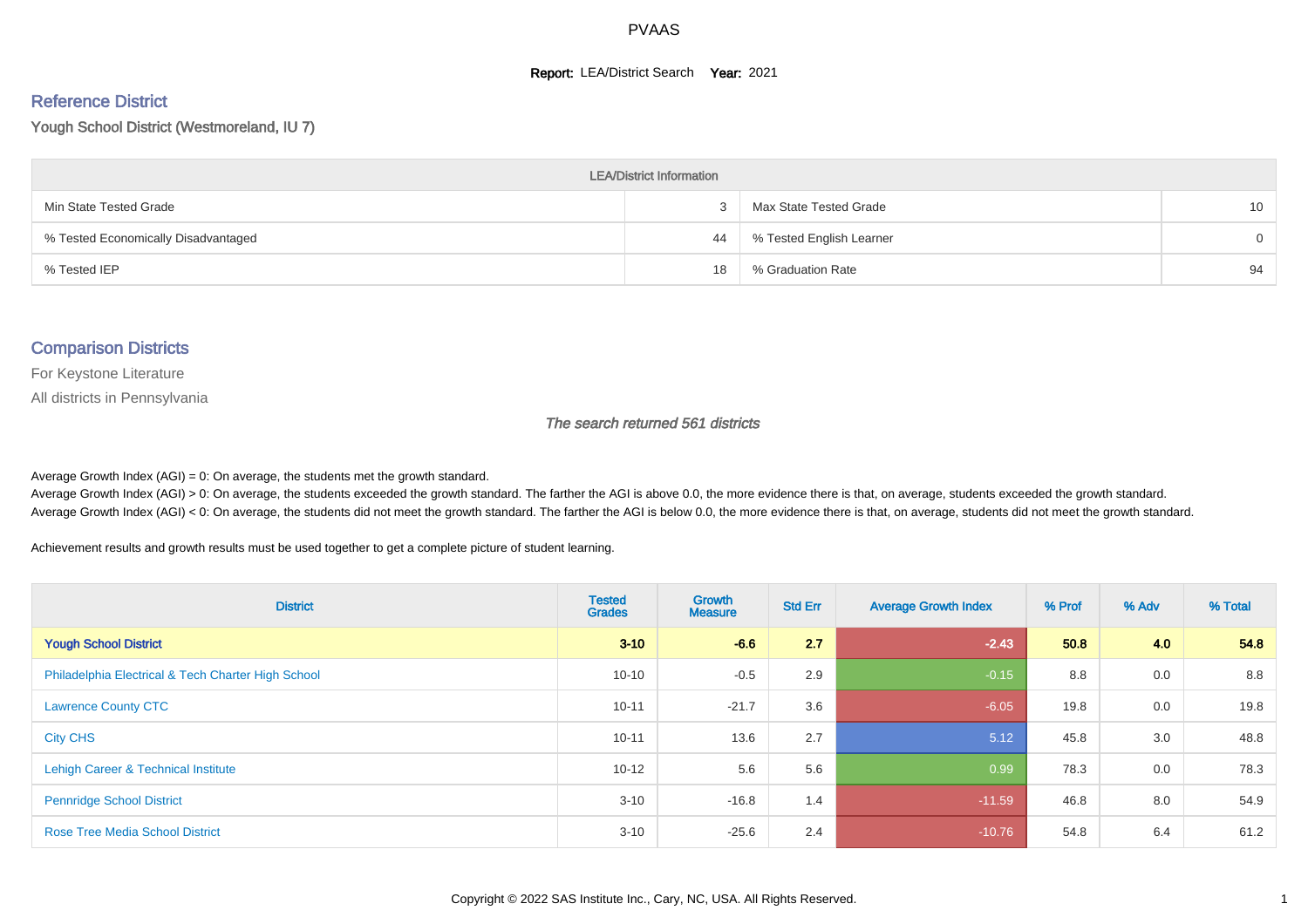| <b>District</b>                                   | <b>Tested</b><br><b>Grades</b> | <b>Growth</b><br><b>Measure</b> | <b>Std Err</b> | <b>Average Growth Index</b> | % Prof | % Adv   | % Total |
|---------------------------------------------------|--------------------------------|---------------------------------|----------------|-----------------------------|--------|---------|---------|
| <b>Yough School District</b>                      | $3 - 10$                       | $-6.6$                          | 2.7            | $-2.43$                     | 50.8   | 4.0     | 54.8    |
| <b>Shikellamy School District</b>                 | $3 - 10$                       | $-22.3$                         | 2.5            | $-8.92$                     | 33.3   | 6.1     | 39.5    |
| Lackawanna Trail School District                  | $3 - 10$                       | $-21.7$                         | 3.5            | $-6.20$                     | 38.5   | 1.5     | 40.0    |
| <b>Abington School District</b>                   | $3 - 10$                       | $-11.5$                         | 1.9            | $-6.00$                     | 56.2   | 11.6    | 67.8    |
| <b>Avonworth School District</b>                  | $3 - 10$                       | $-12.6$                         | 3.1            | $-4.01$                     | 59.8   | 4.6     | 64.4    |
| <b>Marion Center Area School District</b>         | $3 - 10$                       | $-12.0$                         | 3.1            | $-3.87$                     | 33.7   | 1.1     | 34.8    |
| <b>Clearfield Area School District</b>            | $3 - 10$                       | $-9.4$                          | 2.6            | $-3.56$                     | 43.0   | 3.1     | 46.1    |
| <b>Neshannock Township School District</b>        | $3 - 10$                       | $-9.7$                          | 2.9            | $-3.34$                     | 62.4   | 5.6     | 67.9    |
| Maritime Academy Charter School                   | $3 - 10$                       | $-11.4$                         | 3.5            | $-3.29$                     | 15.2   | 0.0     | 15.2    |
| <b>Carmichaels Area School District</b>           | $3 - 10$                       | $-9.3$                          | 3.3            | $-2.81$                     | 35.1   | 1.4     | 36.5    |
| <b>Propel Charter School-Montour</b>              | $3 - 10$                       | $-10.7$                         | 3.9            | $-2.71$                     | 13.7   | 0.0     | 13.7    |
| <b>Northwest Area School District</b>             | $3 - 10$                       | $-10.0$                         | 3.8            | $-2.59$                     | 34.6   | 7.3     | 41.8    |
| <b>Blue Mountain School District</b>              | $3 - 10$                       | $-5.8$                          | 2.3            | $-2.56$                     | 46.6   | $8.5\,$ | 55.1    |
| <b>Mahanoy Area School District</b>               | $3 - 10$                       | $-9.0$                          | 3.6            | $-2.49$                     | 26.2   | 1.6     | 27.9    |
| <b>Yough School District</b>                      | $3 - 10$                       | $-6.6$                          | 2.7            | $-2.43$                     | 50.8   | 4.0     | 54.8    |
| <b>Chartiers-Houston School District</b>          | $3 - 10$                       | $-8.6$                          | 3.5            | $-2.41$                     | 59.7   | 4.5     | 64.2    |
| Jefferson-Morgan School District                  | $3 - 10$                       | $-9.9$                          | 4.2            | $-2.35$                     | 43.8   | 4.2     | 47.9    |
| South Williamsport Area School District           | $3 - 10$                       | $-5.7$                          | 2.5            | $-2.30$                     | 45.5   | 4.5     | 50.0    |
| Portage Area School District                      | $3 - 10$                       | $-8.1$                          | 3.6            | $-2.26$                     | 40.6   | 9.4     | 50.0    |
| <b>West Middlesex Area School District</b>        | $3 - 10$                       | $-8.4$                          | 3.8            | $-2.21$                     | 34.9   | 2.8     | 37.6    |
| <b>Benton Area School District</b>                | $3 - 10$                       | $-9.7$                          | 4.5            | $-2.18$                     | 43.2   | 5.4     | 48.6    |
| <b>Executive Education Academy Charter School</b> | $3 - 10$                       | $-6.5$                          | 3.1            | $-2.08$                     | 23.7   | 2.2     | 25.8    |
| California Area School District                   | $3 - 10$                       | $-7.3$                          | 3.6            | $-2.02$                     | 42.6   | 9.8     | 52.5    |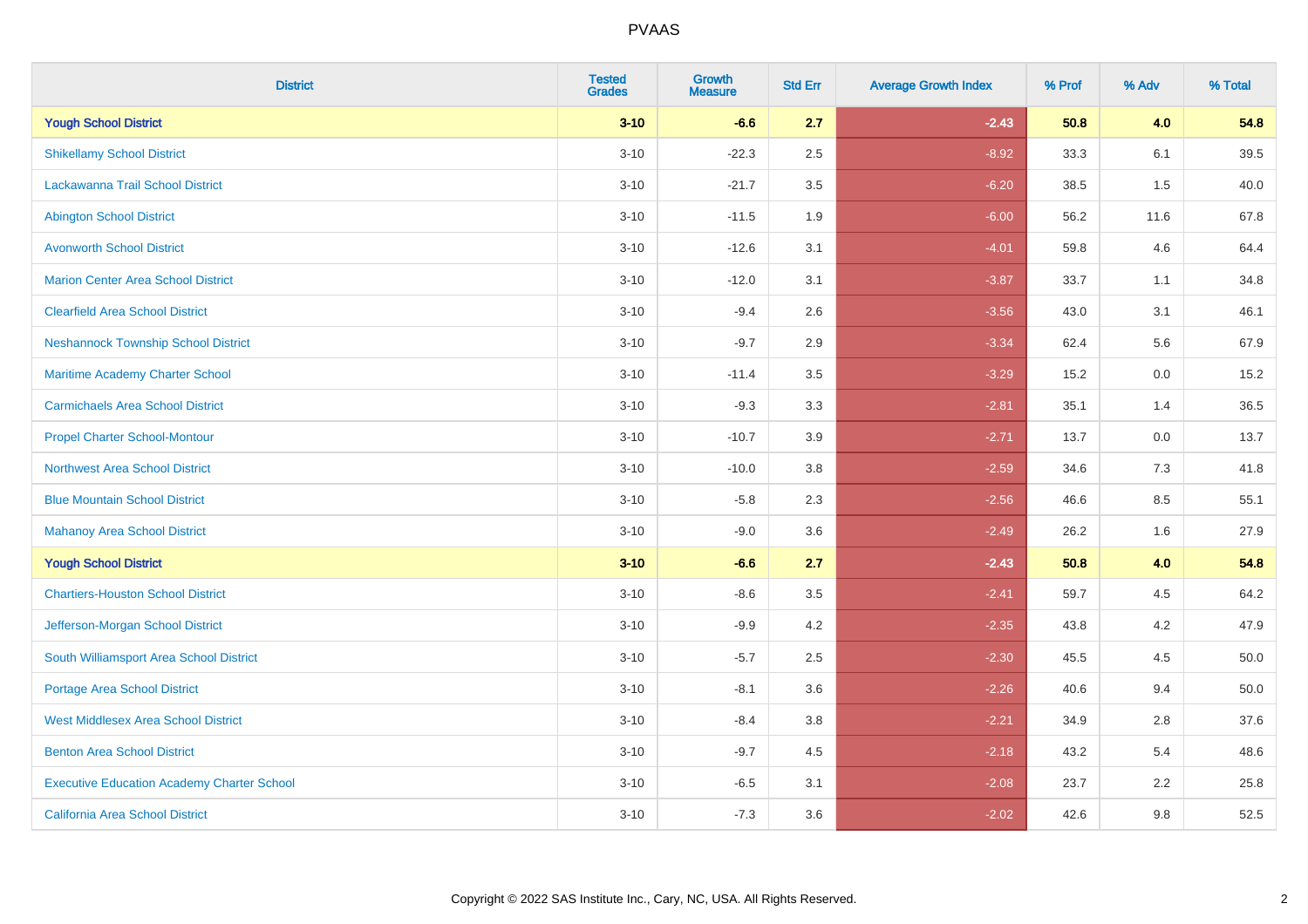| <b>District</b>                               | <b>Tested</b><br><b>Grades</b> | Growth<br><b>Measure</b> | <b>Std Err</b> | <b>Average Growth Index</b> | % Prof | % Adv   | % Total |
|-----------------------------------------------|--------------------------------|--------------------------|----------------|-----------------------------|--------|---------|---------|
| <b>Yough School District</b>                  | $3 - 10$                       | $-6.6$                   | 2.7            | $-2.43$                     | 50.8   | 4.0     | 54.8    |
| <b>Moshannon Valley School District</b>       | $3 - 10$                       | $-7.0$                   | 3.4            | $-2.01$                     | 48.5   | $0.0\,$ | 48.5    |
| <b>Mount Union Area School District</b>       | $3 - 10$                       | $-6.1$                   | 3.1            | $-1.97$                     | 32.2   | 3.4     | 35.6    |
| Montrose Area School District                 | $3 - 10$                       | $-5.5$                   | 3.0            | $-1.82$                     | 46.7   | $5.4$   | 52.2    |
| <b>Tri-Valley School District</b>             | $3 - 10$                       | $-6.4$                   | 4.1            | $-1.57$                     | 37.0   | 4.4     | 41.3    |
| <b>Fort Cherry School District</b>            | $3 - 10$                       | $-5.9$                   | 3.8            | $-1.56$                     | 55.2   | 5.2     | 60.3    |
| <b>MaST Community Charter School</b>          | $3 - 10$                       | $-4.1$                   | 2.7            | $-1.52$                     | 44.0   | 9.5     | 53.4    |
| <b>Ferndale Area School District</b>          | $3 - 10$                       | $-5.8$                   | 4.3            | $-1.33$                     | 40.0   | 0.0     | 40.0    |
| <b>Cambria Heights School District</b>        | $3 - 10$                       | $-4.1$                   | 3.1            | $-1.32$                     | 51.0   | 6.0     | 57.0    |
| <b>Troy Area School District</b>              | $3 - 10$                       | $-4.3$                   | 3.4            | $-1.26$                     | 43.2   | 5.7     | 48.9    |
| <b>Kane Area School District</b>              | $3 - 10$                       | $-3.7$                   | 3.2            | $-1.17$                     | 39.5   | 9.9     | 49.4    |
| <b>Antietam School District</b>               | $3 - 10$                       | $-4.3$                   | 3.8            | $-1.13$                     | 36.4   | 5.4     | 41.8    |
| <b>Valley Grove School District</b>           | $3 - 10$                       | $-3.7$                   | 3.7            | $-1.01$                     | 51.2   | 6.1     | 57.3    |
| <b>Sullivan County School District</b>        | $3 - 10$                       | $-4.0$                   | 4.4            | $-0.90$                     | 66.7   | 2.6     | 69.2    |
| <b>Northeast Bradford School District</b>     | $3 - 10$                       | $-3.1$                   | 4.0            | $-0.78$                     | 33.9   | 3.4     | 37.3    |
| <b>Mid Valley School District</b>             | $3 - 10$                       | $-1.7$                   | 3.0            | $-0.55$                     | 45.1   | 7.8     | 52.9    |
| <b>Wyoming Area School District</b>           | $3 - 10$                       | $-1.3$                   | 2.6            | $-0.50$                     | 53.8   | 10.8    | 64.6    |
| <b>Bellwood-Antis School District</b>         | $3 - 10$                       | $-1.2$                   | 3.2            | $-0.39$                     | 55.1   | 10.1    | 65.2    |
| <b>Glendale School District</b>               | $3 - 10$                       | $-0.9$                   | 3.7            | $-0.24$                     | 50.0   | 5.4     | 55.4    |
| <b>Reynolds School District</b>               | $3 - 10$                       | 0.5                      | 3.4            | 0.16                        | 52.1   | 7.0     | 59.2    |
| <b>Bloomsburg Area School District</b>        | $3 - 10$                       | 0.7                      | 3.0            | 0.23                        | 55.9   | 11.8    | 67.6    |
| <b>Mastery Charter School - Thomas Campus</b> | $3 - 10$                       | 2.1                      | 6.2            | 0.33                        | 28.6   | 0.0     | 28.6    |
| <b>Wallingford-Swarthmore School District</b> | $3 - 10$                       | 0.9                      | 2.4            | 0.38                        | 64.4   | 22.7    | 87.1    |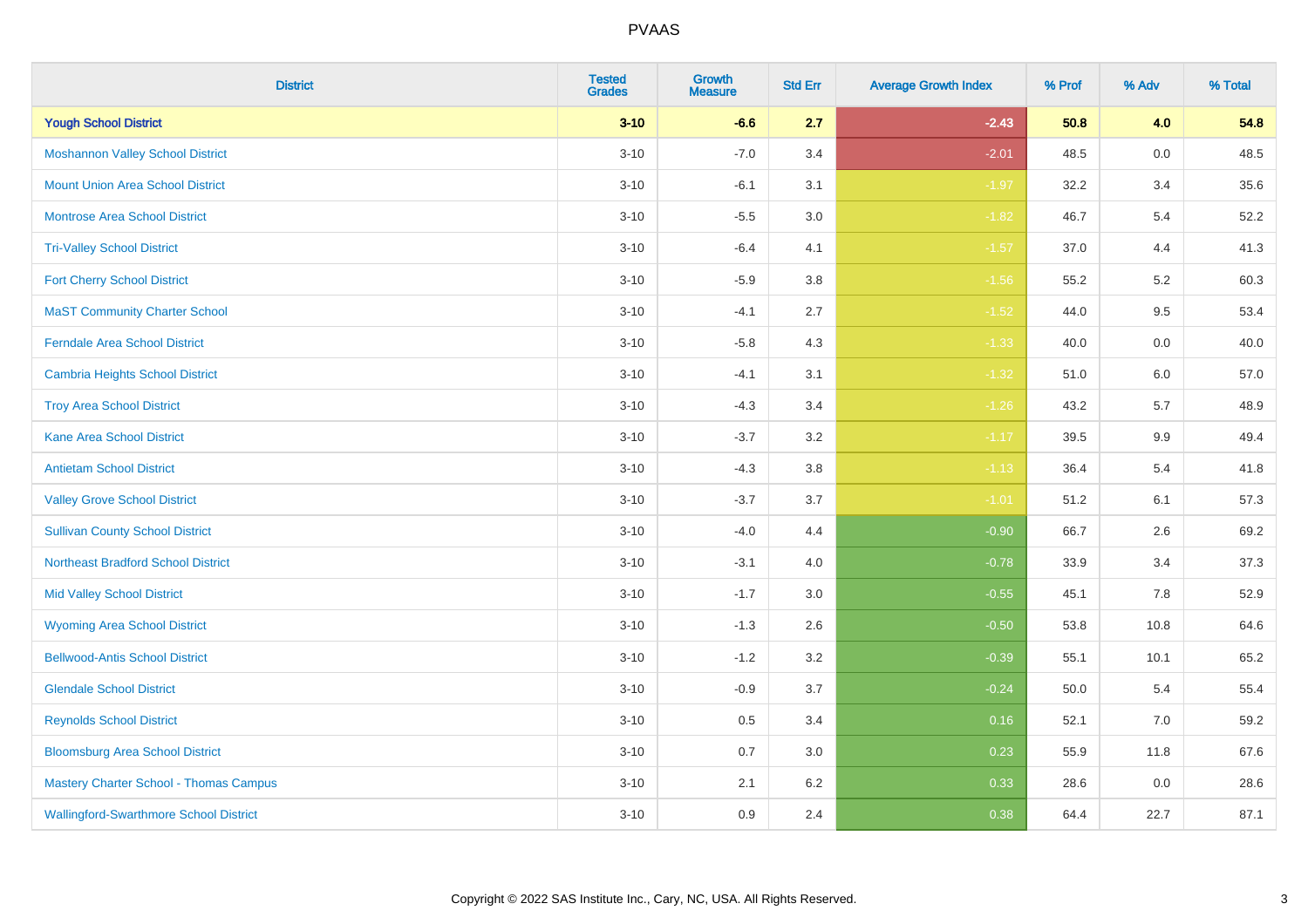| <b>District</b>                                    | <b>Tested</b><br><b>Grades</b> | <b>Growth</b><br><b>Measure</b> | <b>Std Err</b> | <b>Average Growth Index</b> | % Prof | % Adv | % Total |
|----------------------------------------------------|--------------------------------|---------------------------------|----------------|-----------------------------|--------|-------|---------|
| <b>Yough School District</b>                       | $3 - 10$                       | $-6.6$                          | 2.7            | $-2.43$                     | 50.8   | 4.0   | 54.8    |
| <b>Harmony Area School District</b>                | $3 - 10$                       | 4.5                             | 6.3            | 0.72                        | 33.3   | 13.3  | 46.7    |
| <b>Southeastern Greene School District</b>         | $3 - 10$                       | 3.3                             | 4.6            | 0.72                        | 57.6   | 6.1   | 63.6    |
| <b>Shanksville-Stonycreek School District</b>      | $3 - 10$                       | $7.0\,$                         | 5.9            | 1.20                        | 64.7   | 17.6  | 82.4    |
| <b>MaST Community Charter School II</b>            | $3 - 10$                       | 4.4                             | 3.2            | 1.37                        | 28.4   | 3.4   | 31.8    |
| <b>South Butler County School District</b>         | $3 - 10$                       | 3.9                             | 2.5            | 1.54                        | 53.1   | 16.6  | 69.7    |
| Allegheny-Clarion Valley School District           | $3 - 10$                       | 7.8                             | 4.7            | 1.65                        | 53.3   | 3.3   | 56.7    |
| <b>Sto-Rox School District</b>                     | $3 - 10$                       | 6.6                             | 3.7            | 1.80                        | 13.4   | 0.0   | 13.4    |
| <b>Monessen City School District</b>               | $3 - 10$                       | 8.3                             | 4.5            | 1.85                        | 42.9   | 2.9   | 45.7    |
| <b>Beaver Area School District</b>                 | $3 - 10$                       | 4.7                             | 2.4            | 1.94                        | 57.4   | 16.8  | 74.2    |
| <b>Central Valley School District</b>              | $3 - 10$                       | 4.8                             | 2.4            | 1.98                        | 56.9   | 9.0   | 65.9    |
| <b>Muhlenberg School District</b>                  | $3 - 10$                       | 4.0                             | 1.9            | 2.10                        | 34.2   | 2.6   | 36.8    |
| <b>Carbondale Area School District</b>             | $3 - 10$                       | 7.4                             | 3.3            | 2.25                        | 56.6   | 2.6   | 59.2    |
| <b>Collegium Charter School</b>                    | $3 - 10$                       | 5.9                             | 2.5            | 2.33                        | 38.1   | 7.9   | 46.0    |
| <b>Belmont Charter School</b>                      | $3 - 10$                       | 16.0                            | 6.5            | 2.45                        | 64.3   | 0.0   | 64.3    |
| <b>Bethlehem-Center School District</b>            | $3 - 10$                       | 8.1                             | 3.3            | 2.46                        | 35.1   | 1.4   | 36.5    |
| <b>Mars Area School District</b>                   | $3 - 10$                       | 5.7                             | 2.1            | 2.75                        | 57.9   | 18.2  | 76.1    |
| <b>Freeport Area School District</b>               | $3 - 10$                       | 9.7                             | 2.5            | 3.91                        | 57.5   | 17.8  | 75.3    |
| <b>Centennial School District</b>                  | $3 - 10$                       | 7.1                             | 1.7            | 4.29                        | 50.1   | 8.7   | 58.9    |
| <b>Commonwealth Charter Academy Charter School</b> | $3 - 10$                       | 9.1                             | 1.9            | 4.90                        | 47.2   | 9.1   | 56.3    |
| <b>Fleetwood Area School District</b>              | $3 - 10$                       | 12.2                            | 2.2            | 5.68                        | 53.5   | 11.6  | 65.2    |
| <b>Avon Grove School District</b>                  | $3 - 10$                       | 10.0                            | 1.6            | 6.26                        | 56.3   | 18.6  | 74.9    |
| <b>Derry Township School District</b>              | $3 - 10$                       | 12.8                            | 2.0            | 6.39                        | 54.8   | 25.8  | 80.6    |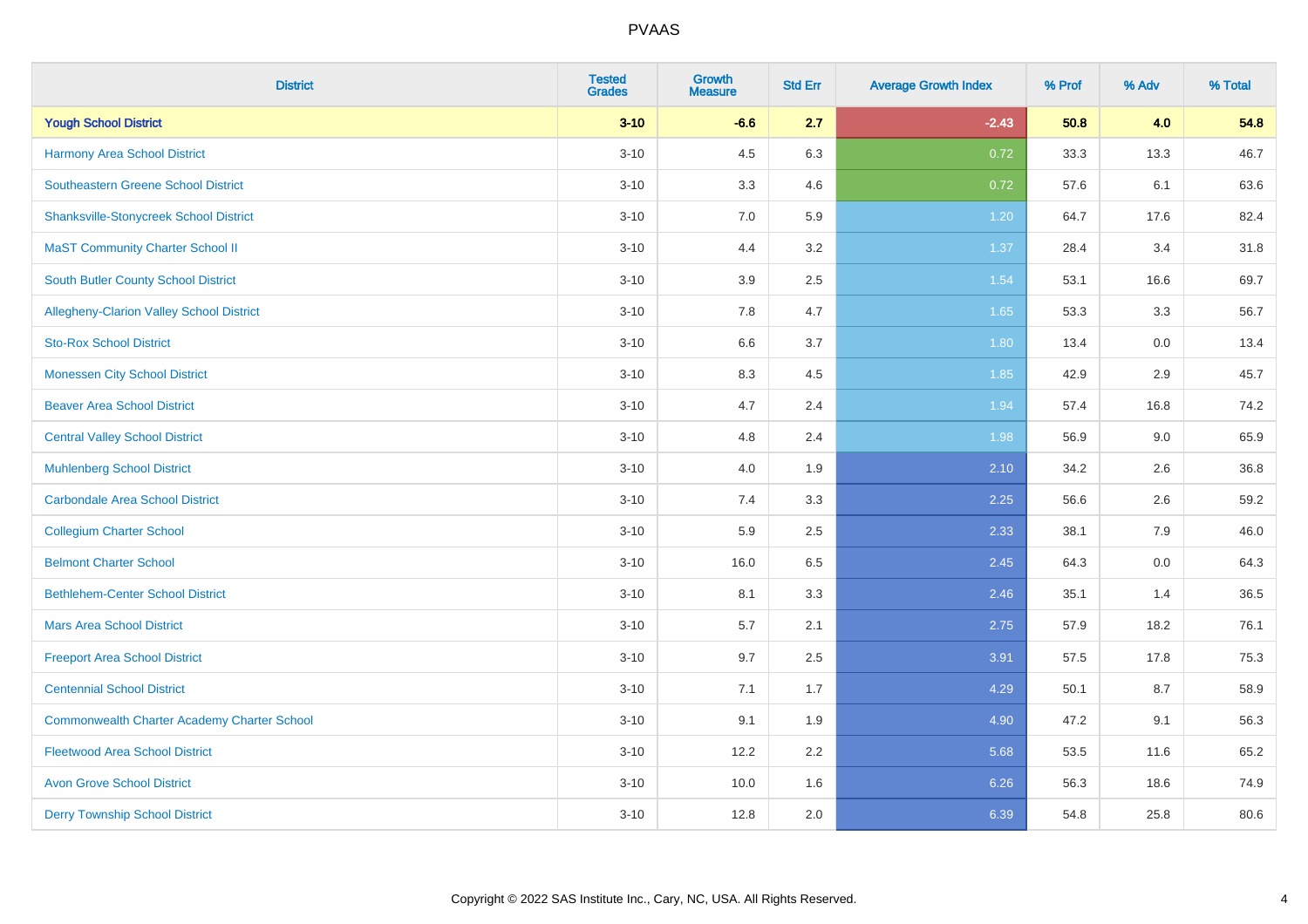| <b>District</b>                                | <b>Tested</b><br><b>Grades</b> | Growth<br><b>Measure</b> | <b>Std Err</b> | <b>Average Growth Index</b> | % Prof | % Adv   | % Total |
|------------------------------------------------|--------------------------------|--------------------------|----------------|-----------------------------|--------|---------|---------|
| <b>Yough School District</b>                   | $3 - 10$                       | $-6.6$                   | 2.7            | $-2.43$                     | 50.8   | 4.0     | 54.8    |
| <b>Garnet Valley School District</b>           | $3 - 10$                       | 10.9                     | 1.7            | 6.53                        | 67.1   | 19.0    | 86.1    |
| <b>Wissahickon School District</b>             | $3 - 10$                       | 12.5                     | 1.8            | 6.85                        | 58.3   | 22.4    | 80.7    |
| Owen J Roberts School District                 | $3 - 11$                       | $-12.3$                  | 1.6            | $-7.61$                     | 57.0   | 11.9    | 69.0    |
| <b>Hatboro-Horsham School District</b>         | $3 - 11$                       | $-12.8$                  | 1.7            | $-7.47$                     | 45.6   | 7.2     | 52.8    |
| Philipsburg-Osceola Area School District       | $3 - 11$                       | $-24.8$                  | 3.3            | $-7.43$                     | 19.7   | 2.6     | 22.4    |
| <b>Chambersburg Area School District</b>       | $3 - 11$                       | $-9.5$                   | 1.3            | $-7.20$                     | 42.7   | $8.6\,$ | 51.4    |
| <b>Northwestern School District</b>            | $3 - 11$                       | $-24.9$                  | 3.5            | $-7.13$                     | 42.6   | 2.9     | 45.6    |
| <b>Bristol Township School District</b>        | $3 - 11$                       | $-13.9$                  | 2.0            | $-7.05$                     | 31.0   | 3.7     | 34.7    |
| <b>Curwensville Area School District</b>       | $3 - 11$                       | $-27.9$                  | 4.1            | $-6.72$                     | 42.5   | 4.1     | 46.6    |
| Mifflinburg Area School District               | $3 - 11$                       | $-15.8$                  | 2.5            | $-6.30$                     | 42.4   | 4.0     | 46.4    |
| <b>Ringgold School District</b>                | $3 - 11$                       | $-14.7$                  | 2.4            | $-6.04$                     | 41.5   | 7.9     | 49.4    |
| <b>Springfield Township School District</b>    | $3 - 11$                       | $-18.9$                  | 3.2            | $-5.88$                     | 62.6   | 3.6     | 66.3    |
| <b>Solanco School District</b>                 | $3 - 11$                       | $-11.0$                  | 2.0            | $-5.55$                     | 41.6   | 4.5     | 46.1    |
| <b>Exeter Township School District</b>         | $3 - 11$                       | $-10.4$                  | 1.9            | $-5.44$                     | 50.6   | 2.7     | 53.3    |
| <b>Southern Fulton School District</b>         | $3 - 11$                       | $-23.7$                  | 4.4            | $-5.37$                     | 34.2   | 10.5    | 44.7    |
| <b>Plum Borough School District</b>            | $3 - 11$                       | $-11.3$                  | 2.2            | $-5.19$                     | 51.1   | 9.0     | 60.1    |
| <b>Titusville Area School District</b>         | $3 - 11$                       | $-13.2$                  | 2.6            | $-4.99$                     | 43.2   | 4.8     | 48.0    |
| Southern Columbia Area School District         | $3 - 11$                       | $-14.6$                  | 3.0            | $-4.92$                     | 55.0   | 4.0     | 59.0    |
| Schuylkill Haven Area School District          | $3 - 11$                       | $-15.3$                  | 3.1            | $-4.87$                     | 49.7   | 2.4     | 52.1    |
| <b>Tacony Academy Charter School</b>           | $3 - 11$                       | $-14.7$                  | 3.0            | $-4.82$                     | 22.4   | 1.8     | 24.1    |
| <b>Frazier School District</b>                 | $3 - 11$                       | $-17.2$                  | 3.7            | $-4.70$                     | 37.1   | 1.6     | 38.7    |
| <b>Riverside Beaver County School District</b> | $3 - 11$                       | $-14.0$                  | 3.0            | $-4.64$                     | 49.4   | 8.8     | 58.2    |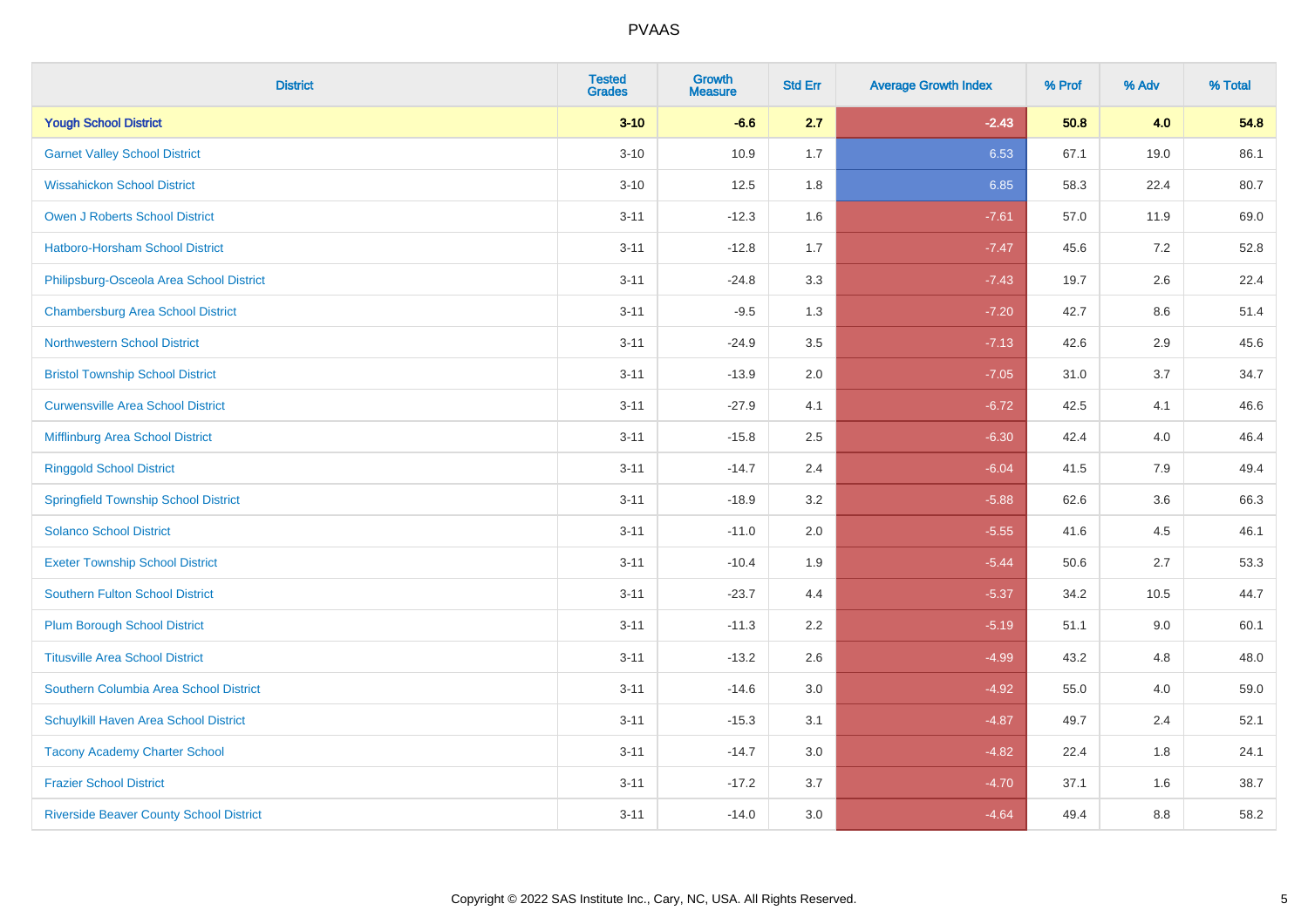| <b>District</b>                               | <b>Tested</b><br><b>Grades</b> | <b>Growth</b><br><b>Measure</b> | <b>Std Err</b> | <b>Average Growth Index</b> | % Prof | % Adv   | % Total |
|-----------------------------------------------|--------------------------------|---------------------------------|----------------|-----------------------------|--------|---------|---------|
| <b>Yough School District</b>                  | $3 - 10$                       | $-6.6$                          | 2.7            | $-2.43$                     | 50.8   | 4.0     | 54.8    |
| <b>Butler Area School District</b>            | $3 - 11$                       | $-6.5$                          | 1.5            | $-4.26$                     | 42.5   | 9.4     | 51.9    |
| Southern Tioga School District                | $3 - 11$                       | $-11.5$                         | 2.7            | $-4.25$                     | 47.8   | 6.4     | 54.3    |
| <b>South Park School District</b>             | $3 - 11$                       | $-11.3$                         | 2.7            | $-4.23$                     | 53.5   | 13.7    | 67.3    |
| <b>Wellsboro Area School District</b>         | $3 - 11$                       | $-12.4$                         | 3.0            | $-4.11$                     | 49.2   | 11.9    | 61.1    |
| <b>Big Spring School District</b>             | $3 - 11$                       | $-9.8$                          | 2.4            | $-4.00$                     | 38.6   | 8.9     | 47.5    |
| Southern Huntingdon County School District    | $3 - 11$                       | $-12.9$                         | 3.2            | $-3.98$                     | 32.5   | 2.5     | 35.0    |
| <b>Minersville Area School District</b>       | $3 - 11$                       | $-14.4$                         | 3.7            | $-3.90$                     | 39.3   | 3.3     | 42.6    |
| Propel Charter School - Braddock Hills        | $3 - 11$                       | $-13.6$                         | 3.6            | $-3.81$                     | 9.7    | 1.6     | 11.3    |
| Johnsonburg Area School District              | $3 - 11$                       | $-14.1$                         | 3.9            | $-3.62$                     | 54.0   | 4.6     | 58.6    |
| <b>Berwick Area School District</b>           | $3 - 11$                       | $-9.3$                          | 2.6            | $-3.59$                     | 42.1   | 5.5     | 47.6    |
| <b>Ridgway Area School District</b>           | $3 - 11$                       | $-14.5$                         | 4.1            | $-3.56$                     | 49.0   | $9.8\,$ | 58.8    |
| <b>Moniteau School District</b>               | $3 - 11$                       | $-11.8$                         | 3.3            | $-3.56$                     | 50.0   | 6.3     | 56.3    |
| <b>Milton Area School District</b>            | $3 - 11$                       | $-8.7$                          | 2.5            | $-3.52$                     | 45.4   | 6.9     | 52.3    |
| <b>Penn-Delco School District</b>             | $3 - 11$                       | $-6.8$                          | 1.9            | $-3.51$                     | 46.6   | 3.2     | 49.8    |
| <b>Williamsburg Community School District</b> | $3 - 11$                       | $-14.3$                         | 4.1            | $-3.48$                     | 28.3   | 0.0     | 28.3    |
| <b>Elizabeth Forward School District</b>      | $3 - 11$                       | $-8.4$                          | 2.4            | $-3.41$                     | 51.7   | 4.0     | 55.7    |
| <b>Steelton-Highspire School District</b>     | $3 - 11$                       | $-11.8$                         | 3.5            | $-3.40$                     | 14.5   | 0.0     | 14.5    |
| <b>Boyertown Area School District</b>         | $3 - 11$                       | $-4.7$                          | 1.5            | $-3.17$                     | 55.2   | 11.3    | 66.5    |
| <b>Wallenpaupack Area School District</b>     | $3 - 11$                       | $-7.1$                          | 2.3            | $-3.09$                     | 40.8   | 2.4     | 43.1    |
| <b>Dubois Area School District</b>            | $3 - 11$                       | $-6.2$                          | 2.0            | $-3.07$                     | 50.9   | 13.4    | 64.3    |
| <b>Palisades School District</b>              | $3 - 11$                       | $-8.7$                          | 2.8            | $-3.06$                     | 53.8   | 6.7     | 60.5    |
| <b>Pittsburgh School District</b>             | $3 - 11$                       | $-3.3$                          | 1.1            | $-3.04$                     | 33.9   | 8.2     | 42.1    |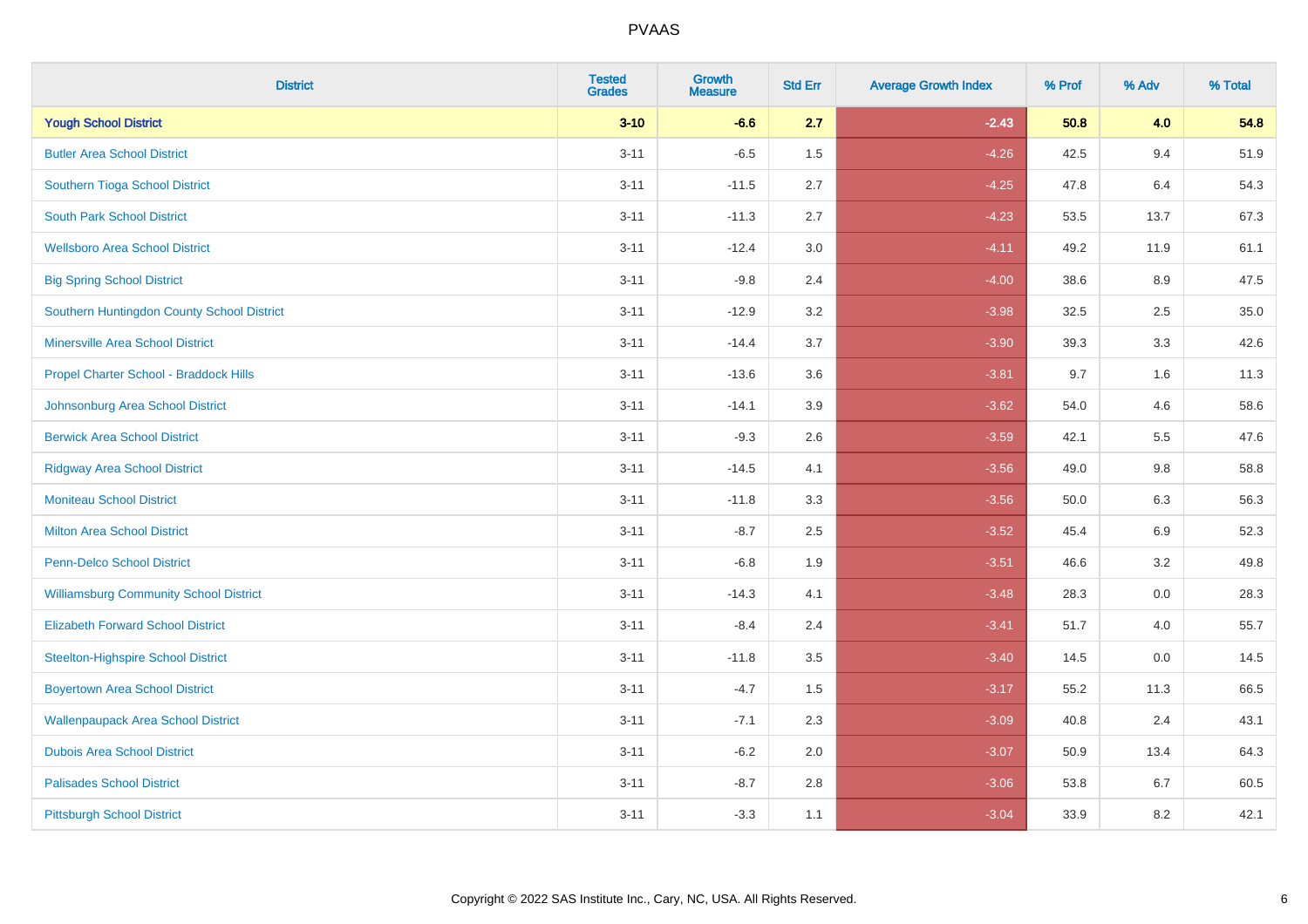| <b>District</b>                              | <b>Tested</b><br><b>Grades</b> | <b>Growth</b><br><b>Measure</b> | <b>Std Err</b> | <b>Average Growth Index</b> | % Prof | % Adv | % Total |
|----------------------------------------------|--------------------------------|---------------------------------|----------------|-----------------------------|--------|-------|---------|
| <b>Yough School District</b>                 | $3 - 10$                       | $-6.6$                          | 2.7            | $-2.43$                     | 50.8   | 4.0   | 54.8    |
| Philadelphia Academy Charter School          | $3 - 11$                       | $-8.9$                          | 2.9            | $-3.04$                     | 50.5   | 2.9   | 53.4    |
| <b>North East School District</b>            | $3 - 11$                       | $-9.3$                          | 3.1            | $-3.02$                     | 62.6   | 14.4  | 77.0    |
| <b>Penn Hills School District</b>            | $3 - 11$                       | $-7.6$                          | 2.6            | $-2.94$                     | 33.1   | 0.7   | 33.8    |
| <b>Rochester Area School District</b>        | $3 - 11$                       | $-13.2$                         | 4.6            | $-2.89$                     | 19.5   | 1.3   | 20.8    |
| <b>Propel Charter School-Homestead</b>       | $3 - 11$                       | $-11.7$                         | 4.1            | $-2.84$                     | 15.9   | 0.0   | 15.9    |
| Nazareth Area School District                | $3 - 11$                       | $-4.7$                          | 1.7            | $-2.82$                     | 59.2   | 9.9   | 69.0    |
| <b>Carlisle Area School District</b>         | $3 - 11$                       | $-5.3$                          | 1.9            | $-2.81$                     | 54.0   | 6.3   | 60.3    |
| <b>Redbank Valley School District</b>        | $3 - 11$                       | $-9.5$                          | 3.4            | $-2.77$                     | 31.5   | 4.9   | 36.4    |
| <b>Highlands School District</b>             | $3 - 11$                       | $-7.4$                          | 2.7            | $-2.76$                     | 44.4   | 3.7   | 48.2    |
| <b>Forest Hills School District</b>          | $3 - 11$                       | $-7.3$                          | 2.7            | $-2.74$                     | 41.1   | 13.7  | 54.8    |
| <b>Trinity Area School District</b>          | $3 - 11$                       | $-5.4$                          | 2.0            | $-2.71$                     | 48.3   | 11.8  | 60.1    |
| South Allegheny School District              | $3 - 11$                       | $-8.8$                          | 3.2            | $-2.70$                     | 40.5   | 0.0   | 40.5    |
| <b>Blairsville-Saltsburg School District</b> | $3 - 11$                       | $-8.0$                          | 3.0            | $-2.68$                     | 37.3   | 7.0   | 44.3    |
| <b>Harbor Creek School District</b>          | $3 - 11$                       | $-7.1$                          | 2.7            | $-2.67$                     | 48.8   | 15.2  | 64.0    |
| <b>Pine Grove Area School District</b>       | $3 - 11$                       | $-7.7$                          | 2.9            | $-2.66$                     | 42.3   | 7.7   | 50.0    |
| <b>Dunmore School District</b>               | $3 - 11$                       | $-7.7$                          | 2.9            | $-2.62$                     | 34.0   | 7.2   | 41.2    |
| <b>Coatesville Area School District</b>      | $3 - 11$                       | $-4.4$                          | 1.7            | $-2.62$                     | 36.3   | 4.2   | 40.5    |
| <b>Slippery Rock Area School District</b>    | $3 - 11$                       | $-6.3$                          | 2.5            | $-2.51$                     | 56.2   | 9.5   | 65.7    |
| <b>North Star School District</b>            | $3 - 11$                       | $-8.7$                          | 3.5            | $-2.51$                     | 47.8   | 6.0   | 53.7    |
| <b>Keystone Central School District</b>      | $3 - 11$                       | $-5.1$                          | 2.0            | $-2.46$                     | 44.7   | 4.6   | 49.4    |
| <b>Sugar Valley Rural Charter School</b>     | $3 - 11$                       | $-11.0$                         | 4.5            | $-2.46$                     | 14.9   | 0.0   | 14.9    |
| <b>Mohawk Area School District</b>           | $3 - 11$                       | $-7.5$                          | 3.1            | $-2.45$                     | 49.4   | 11.0  | 60.4    |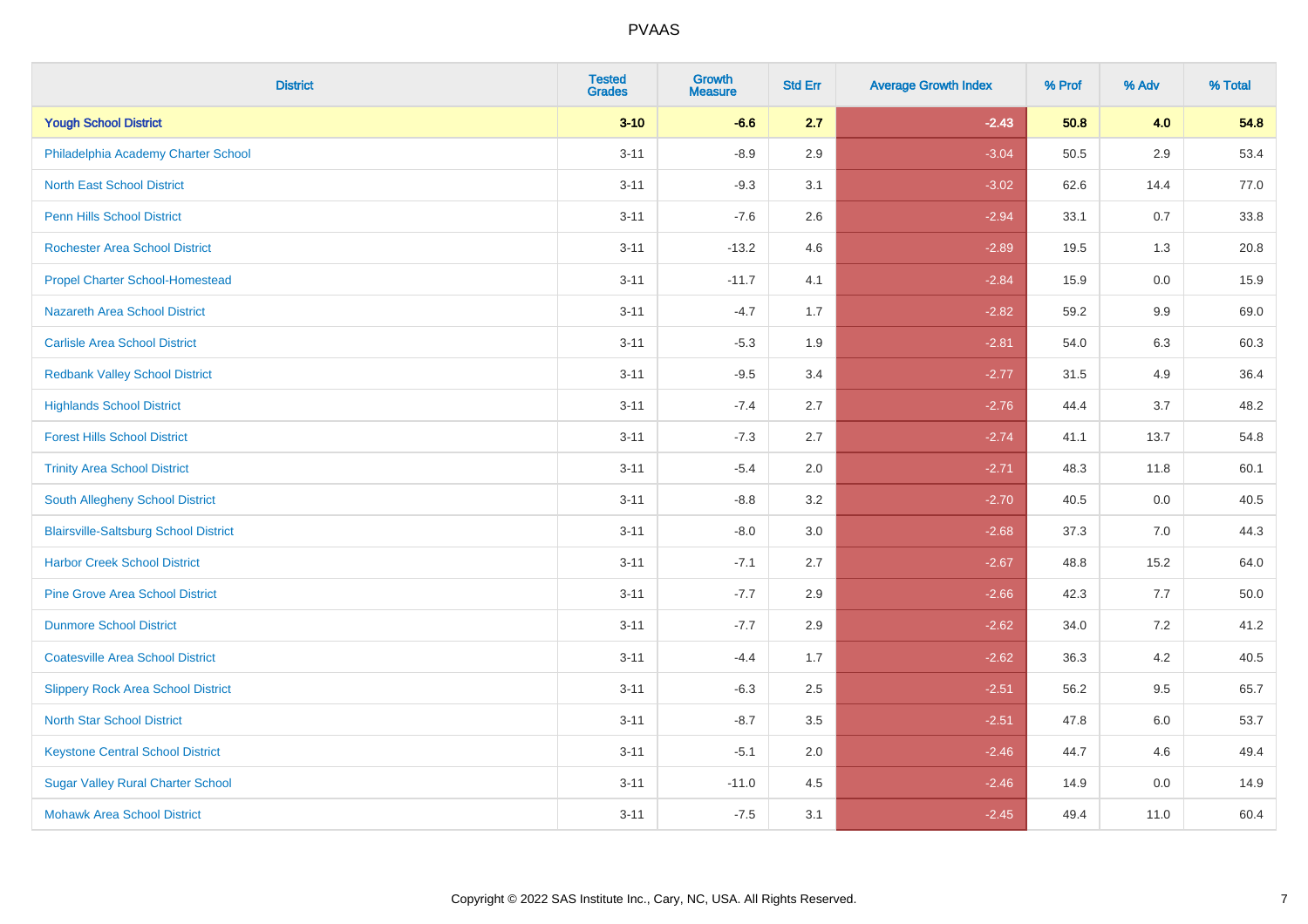| <b>District</b>                                | <b>Tested</b><br><b>Grades</b> | Growth<br><b>Measure</b> | <b>Std Err</b> | <b>Average Growth Index</b> | % Prof | % Adv   | % Total |
|------------------------------------------------|--------------------------------|--------------------------|----------------|-----------------------------|--------|---------|---------|
| <b>Yough School District</b>                   | $3 - 10$                       | $-6.6$                   | 2.7            | $-2.43$                     | 50.8   | 4.0     | 54.8    |
| <b>Farrell Area School District</b>            | $3 - 11$                       | $-10.4$                  | 4.3            | $-2.41$                     | 19.0   | 0.0     | 19.0    |
| <b>Freedom Area School District</b>            | $3 - 11$                       | $-7.1$                   | 3.0            | $-2.37$                     | 43.8   | 4.2     | 47.9    |
| <b>Southmoreland School District</b>           | $3 - 11$                       | $-8.3$                   | 3.6            | $-2.32$                     | 56.8   | $7.2\,$ | 64.0    |
| <b>Upper Moreland Township School District</b> | $3 - 11$                       | $-5.0$                   | 2.2            | $-2.31$                     | 57.9   | 4.0     | 61.9    |
| Salisbury-Elk Lick School District             | $3 - 11$                       | $-13.5$                  | 5.9            | $-2.30$                     | 27.8   | 0.0     | 27.8    |
| Indiana Area School District                   | $3 - 11$                       | $-5.3$                   | 2.3            | $-2.28$                     | 47.6   | 18.4    | 66.1    |
| <b>Oxford Area School District</b>             | $3 - 11$                       | $-4.3$                   | 1.9            | $-2.26$                     | 41.3   | 8.0     | 49.3    |
| <b>East Lycoming School District</b>           | $3 - 11$                       | $-6.0$                   | 2.7            | $-2.24$                     | 48.3   | 4.2     | 52.5    |
| <b>Windber Area School District</b>            | $3 - 11$                       | $-7.2$                   | 3.2            | $-2.24$                     | 55.4   | 7.2     | 62.6    |
| <b>Muncy School District</b>                   | $3 - 11$                       | $-8.1$                   | 3.7            | $-2.21$                     | 42.0   | 3.8     | 45.8    |
| Jim Thorpe Area School District                | $3 - 11$                       | $-5.8$                   | 2.7            | $-2.19$                     | 33.3   | 7.4     | 40.7    |
| <b>Perkiomen Valley School District</b>        | $3 - 11$                       | $-3.5$                   | 1.6            | $-2.18$                     | 53.8   | 13.4    | 67.2    |
| <b>Crawford Central School District</b>        | $3 - 11$                       | $-4.7$                   | 2.2            | $-2.15$                     | 40.6   | 10.5    | 51.1    |
| <b>Aliquippa School District</b>               | $3 - 11$                       | $-9.0$                   | 4.2            | $-2.14$                     | 11.0   | 0.0     | 11.0    |
| <b>Williams Valley School District</b>         | $3 - 11$                       | $-7.3$                   | 3.4            | $-2.13$                     | 23.2   | 0.0     | 23.2    |
| <b>Middletown Area School District</b>         | $3 - 11$                       | $-5.3$                   | 2.6            | $-2.05$                     | 46.4   | 5.3     | 51.7    |
| <b>Karns City Area School District</b>         | $3 - 11$                       | $-6.0$                   | 2.9            | $-2.03$                     | 53.1   | 8.3     | 61.5    |
| <b>Corry Area School District</b>              | $3 - 11$                       | $-5.3$                   | 2.6            | $-2.03$                     | 38.5   | 6.0     | 44.5    |
| <b>Upper Dauphin Area School District</b>      | $3 - 11$                       | $-6.3$                   | 3.2            | $-1.98$                     | 37.4   | 4.8     | 42.2    |
| <b>Bermudian Springs School District</b>       | $3 - 11$                       | $-5.5$                   | 2.9            | $-1.94$                     | 56.4   | 6.8     | 63.2    |
| <b>Somerset Area School District</b>           | $3 - 11$                       | $-4.4$                   | 2.3            | $-1.93$                     | 44.4   | 14.9    | 59.3    |
| <b>Mount Pleasant Area School District</b>     | $3 - 11$                       | $-5.0$                   | 2.6            | $-1.93$                     | 52.6   | 0.0     | 52.6    |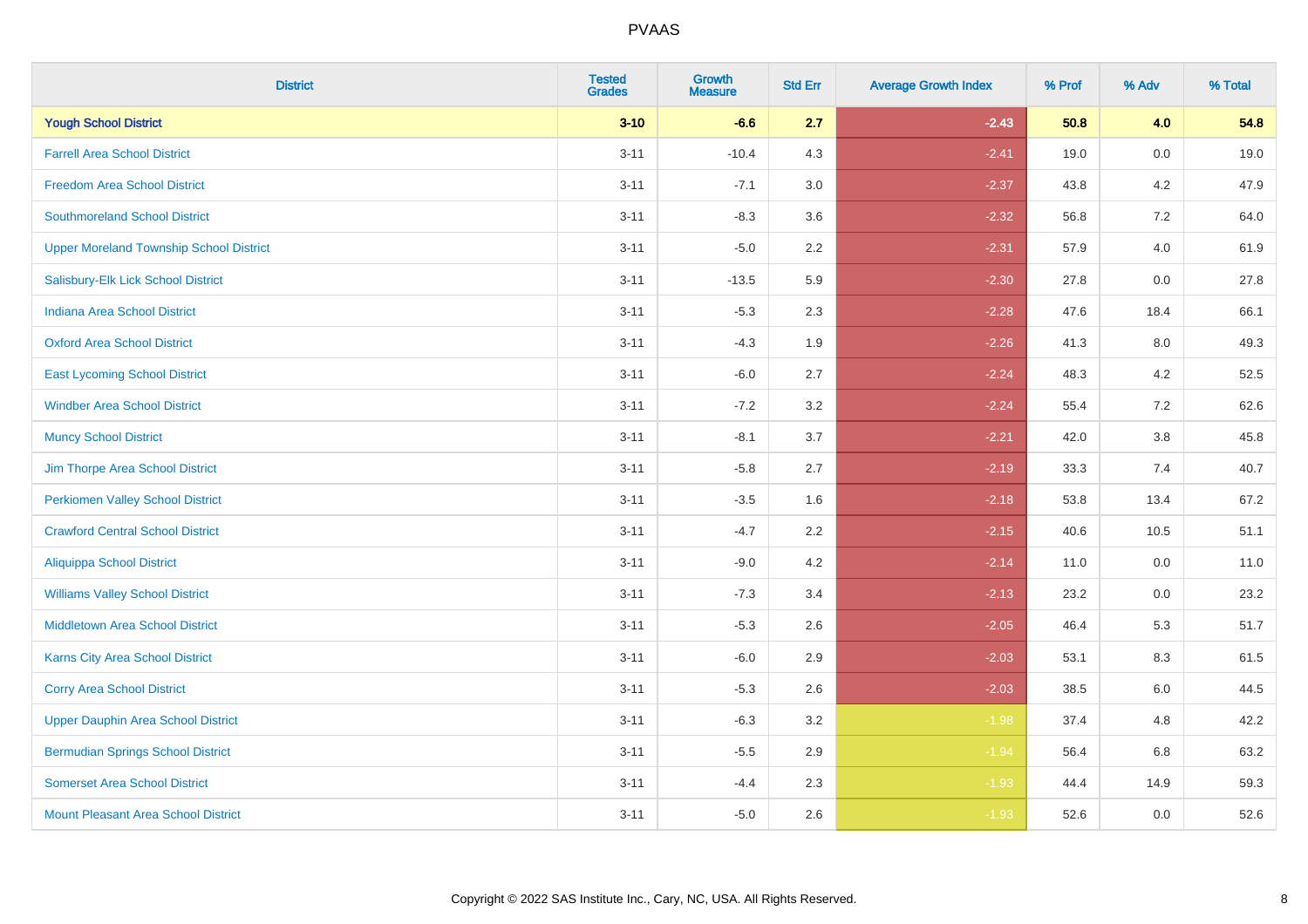| <b>District</b>                                | <b>Tested</b><br><b>Grades</b> | <b>Growth</b><br><b>Measure</b> | <b>Std Err</b> | <b>Average Growth Index</b> | % Prof | % Adv | % Total |
|------------------------------------------------|--------------------------------|---------------------------------|----------------|-----------------------------|--------|-------|---------|
| <b>Yough School District</b>                   | $3 - 10$                       | $-6.6$                          | 2.7            | $-2.43$                     | 50.8   | 4.0   | 54.8    |
| <b>Gettysburg Area School District</b>         | $3 - 11$                       | $-4.0$                          | 2.1            | $-1.89$                     | 45.3   | 14.0  | 59.3    |
| <b>Greensburg Salem School District</b>        | $3 - 11$                       | $-4.4$                          | 2.4            | $-1.88$                     | 47.6   | 4.9   | 52.4    |
| <b>East Allegheny School District</b>          | $3 - 11$                       | $-6.3$                          | 3.3            | $-1.87$                     | 31.9   | 9.7   | 41.7    |
| <b>Western Beaver County School District</b>   | $3 - 11$                       | $-7.8$                          | 4.2            | $-1.87$                     | 56.5   | 6.5   | 63.0    |
| <b>Kiski Area School District</b>              | $3 - 11$                       | $-3.7$                          | 2.0            | $-1.86$                     | 57.4   | 10.4  | 67.8    |
| <b>Brandywine Heights Area School District</b> | $3 - 11$                       | $-4.9$                          | 2.7            | $-1.81$                     | 49.2   | 8.2   | 57.4    |
| <b>Pequea Valley School District</b>           | $3 - 11$                       | $-5.8$                          | 3.2            | $-1.80$                     | 39.8   | 9.1   | 48.9    |
| <b>Pittston Area School District</b>           | $3 - 11$                       | $-10.1$                         | 5.6            | $-1.80$                     | 38.1   | 9.5   | 47.6    |
| <b>Washington School District</b>              | $3 - 11$                       | $-4.9$                          | 2.8            | $-1.76$                     | 30.1   | 2.4   | 32.5    |
| <b>Canton Area School District</b>             | $3 - 11$                       | $-5.5$                          | 3.2            | $-1.75$                     | 40.7   | 2.3   | 43.0    |
| <b>Brentwood Borough School District</b>       | $3 - 11$                       | $-5.3$                          | 3.0            | $-1.72$                     | 52.0   | 6.1   | 58.2    |
| East Pennsboro Area School District            | $3 - 11$                       | $-4.2$                          | 2.5            | $-1.71$                     | 60.8   | 8.5   | 69.3    |
| <b>Fairfield Area School District</b>          | $3 - 11$                       | $-5.6$                          | 3.4            | $-1.66$                     | 57.9   | 4.0   | 61.8    |
| <b>Shamokin Area School District</b>           | $3 - 11$                       | $-7.7$                          | 4.8            | $-1.60$                     | 38.1   | 3.2   | 41.3    |
| <b>Claysburg-Kimmel School District</b>        | $3 - 11$                       | $-5.7$                          | 4.0            | $-1.42$                     | 42.9   | 8.2   | 51.0    |
| <b>Westmont Hilltop School District</b>        | $3 - 11$                       | $-4.0$                          | 2.8            | $-1.40$                     | 36.3   | 13.3  | 49.6    |
| <b>Greencastle-Antrim School District</b>      | $3 - 11$                       | $-3.0$                          | 2.2            | $-1.36$                     | 62.4   | 9.9   | 72.3    |
| <b>Ellwood City Area School District</b>       | $3 - 11$                       | $-4.2$                          | 3.2            | $-1.29$                     | 54.1   | 14.1  | 68.2    |
| <b>Shade-Central City School District</b>      | $3 - 11$                       | $-5.9$                          | 4.6            | $-1.28$                     | 27.8   | 0.0   | 27.8    |
| <b>Elk Lake School District</b>                | $3 - 11$                       | $-4.0$                          | 3.3            | $-1.23$                     | 46.2   | 3.3   | 49.4    |
| <b>Riverview School District</b>               | $3 - 11$                       | $-4.6$                          | 3.8            | $-1.20$                     | 57.9   | 15.8  | 73.7    |
| <b>Greater Johnstown School District</b>       | $3 - 11$                       | $-3.1$                          | 2.6            | $-1.19$                     | 26.1   | 0.0   | 26.1    |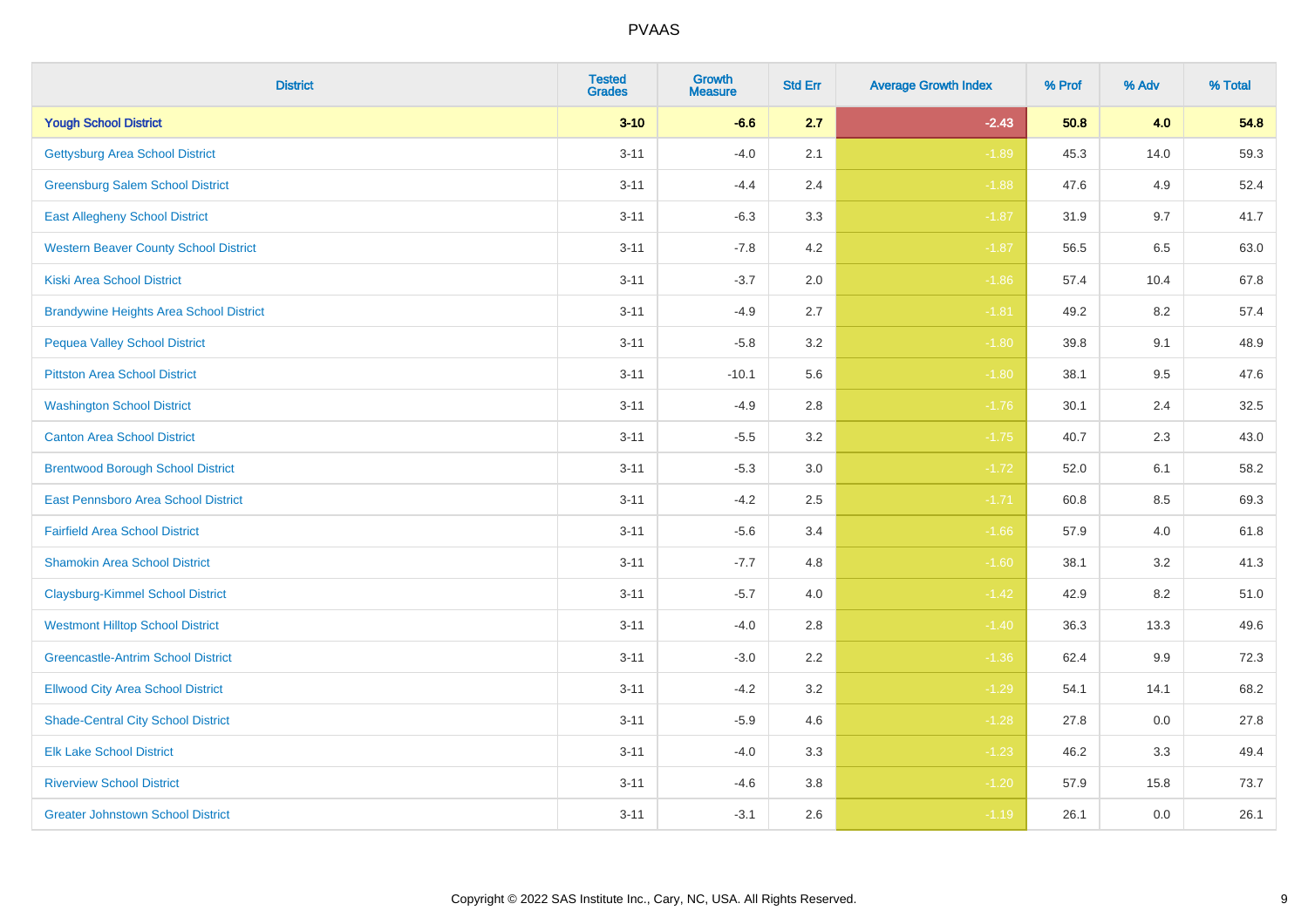| <b>District</b>                              | <b>Tested</b><br><b>Grades</b> | Growth<br><b>Measure</b> | <b>Std Err</b> | <b>Average Growth Index</b> | % Prof | % Adv   | % Total |
|----------------------------------------------|--------------------------------|--------------------------|----------------|-----------------------------|--------|---------|---------|
| <b>Yough School District</b>                 | $3 - 10$                       | $-6.6$                   | 2.7            | $-2.43$                     | 50.8   | 4.0     | 54.8    |
| <b>Big Beaver Falls Area School District</b> | $3 - 11$                       | $-3.9$                   | 3.3            | $-1.18$                     | 34.1   | $3.5\,$ | 37.6    |
| <b>Chichester School District</b>            | $3 - 11$                       | $-2.7$                   | 2.3            | $-1.17$                     | 44.6   | 6.6     | 51.2    |
| Jeannette City School District               | $3 - 11$                       | $-4.3$                   | 3.8            | $-1.13$                     | 46.7   | $7.5\,$ | 54.2    |
| <b>Dallas School District</b>                | $3 - 11$                       | $-2.5$                   | 2.2            | $-1.12$                     | 54.9   | 7.6     | 62.4    |
| <b>Juniata Valley School District</b>        | $3 - 11$                       | $-3.9$                   | 3.5            | $-1.10$                     | 44.4   | 3.5     | 47.8    |
| <b>Riverside School District</b>             | $3 - 11$                       | $-3.2$                   | 3.0            | $-1.09$                     | 43.0   | 9.0     | 52.0    |
| <b>Quaker Valley School District</b>         | $3 - 11$                       | $-2.8$                   | 2.6            | $-1.08$                     | 55.2   | 13.2    | 68.4    |
| Oil City Area School District                | $3 - 11$                       | $-2.9$                   | 2.6            | $-1.08$                     | 44.4   | 5.8     | 50.2    |
| <b>West Greene School District</b>           | $3 - 11$                       | $-4.5$                   | 4.3            | $-1.04$                     | 36.6   | 7.3     | 43.9    |
| <b>Lewisburg Area School District</b>        | $3 - 11$                       | $-2.7$                   | 2.6            | $-1.03$                     | 57.0   | 18.5    | 75.6    |
| <b>Seneca Valley School District</b>         | $3 - 11$                       | $-1.4$                   | 1.4            | $-0.99$                     | 57.2   | 11.4    | 68.6    |
| <b>North Hills School District</b>           | $3 - 11$                       | $-1.8$                   | 1.8            | $-0.96$                     | 59.1   | 14.1    | 73.2    |
| <b>Wyoming Valley West School District</b>   | $3 - 11$                       | $-2.2$                   | 2.4            | $-0.91$                     | 49.4   | $3.0\,$ | 52.4    |
| <b>Austin Area School District</b>           | $3 - 11$                       | $-5.7$                   | 6.4            | $-0.90$                     | 33.3   | 5.6     | 38.9    |
| <b>Montour School District</b>               | $3 - 11$                       | $-1.8$                   | 2.1            | $-0.88$                     | 61.4   | 15.1    | 76.5    |
| <b>Charleroi School District</b>             | $3 - 11$                       | $-2.6$                   | 3.0            | $-0.86$                     | 55.7   | 7.4     | 63.1    |
| <b>Phoenixville Area School District</b>     | $3 - 11$                       | $-1.7$                   | 2.1            | $-0.83$                     | 59.9   | 10.6    | 70.5    |
| <b>Chartiers Valley School District</b>      | $3 - 11$                       | $-1.7$                   | 2.0            | $-0.81$                     | 54.7   | 8.4     | 63.1    |
| <b>Forest Area School District</b>           | $3 - 11$                       | $-4.4$                   | 5.4            | $-0.81$                     | 36.2   | 2.1     | 38.3    |
| <b>Lebanon School District</b>               | $3 - 11$                       | $-1.6$                   | 1.9            | $-0.80$                     | 24.4   | 2.6     | 27.0    |
| Shenango Area School District                | $3 - 11$                       | $-2.6$                   | 3.3            | $-0.79$                     | 50.6   | 13.9    | 64.6    |
| <b>Gillingham Charter School</b>             | $3 - 11$                       | $-4.4$                   | 5.6            | $-0.77$                     | 20.8   | 8.3     | 29.2    |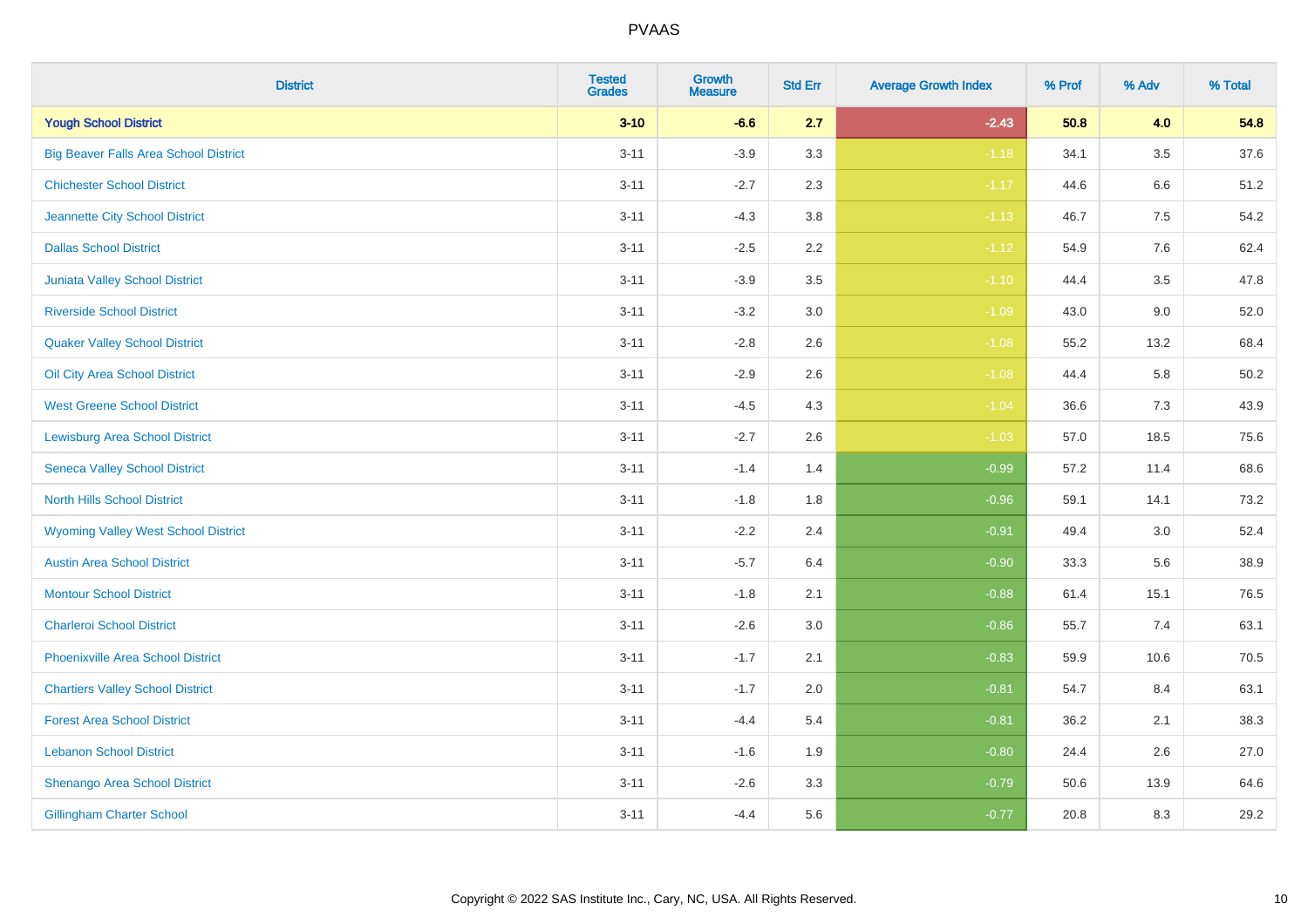| <b>District</b>                              | <b>Tested</b><br><b>Grades</b> | <b>Growth</b><br><b>Measure</b> | <b>Std Err</b> | <b>Average Growth Index</b> | % Prof | % Adv | % Total |
|----------------------------------------------|--------------------------------|---------------------------------|----------------|-----------------------------|--------|-------|---------|
| <b>Yough School District</b>                 | $3 - 10$                       | $-6.6$                          | 2.7            | $-2.43$                     | 50.8   | 4.0   | 54.8    |
| <b>Bald Eagle Area School District</b>       | $3 - 11$                       | $-2.1$                          | 2.7            | $-0.75$                     | 48.4   | 9.4   | 57.7    |
| Huntingdon Area School District              | $3 - 11$                       | $-2.0$                          | 2.7            | $-0.72$                     | 36.8   | 10.3  | 47.0    |
| Mt Lebanon School District                   | $3 - 11$                       | $-1.0$                          | 1.5            | $-0.70$                     | 61.9   | 24.0  | 85.9    |
| <b>Lehighton Area School District</b>        | $3 - 11$                       | $-1.6$                          | 2.3            | $-0.70$                     | 51.1   | 5.6   | 56.7    |
| <b>North Pocono School District</b>          | $3 - 11$                       | $-2.3$                          | 3.4            | $-0.68$                     | 52.0   | 16.4  | 68.5    |
| <b>Cheltenham School District</b>            | $3 - 11$                       | $-1.4$                          | 2.1            | $-0.67$                     | 46.1   | 10.0  | 56.1    |
| <b>Fannett-Metal School District</b>         | $3 - 11$                       | $-3.4$                          | 5.1            | $-0.67$                     | 38.7   | 8.1   | 46.8    |
| <b>Susquehanna Community School District</b> | $3 - 11$                       | $-2.8$                          | 4.2            | $-0.66$                     | 49.4   | 6.9   | 56.3    |
| <b>Burgettstown Area School District</b>     | $3 - 11$                       | $-2.1$                          | 3.4            | $-0.62$                     | 50.0   | 1.4   | 51.4    |
| <b>Central Greene School District</b>        | $3 - 11$                       | $-1.6$                          | 2.8            | $-0.55$                     | 54.2   | 2.8   | 57.0    |
| <b>Canon-Mcmillan School District</b>        | $3 - 11$                       | $-0.8$                          | 1.6            | $-0.50$                     | 58.7   | 15.9  | 74.6    |
| South Side Area School District              | $3 - 11$                       | $-1.6$                          | 3.3            | $-0.48$                     | 50.0   | 6.8   | 56.8    |
| <b>Shaler Area School District</b>           | $3 - 11$                       | $-0.8$                          | 1.9            | $-0.43$                     | 49.1   | 9.6   | 58.7    |
| North Schuylkill School District             | $3 - 11$                       | $-1.0$                          | 2.4            | $-0.42$                     | 41.8   | 5.1   | 46.8    |
| <b>Sharpsville Area School District</b>      | $3 - 11$                       | $-1.4$                          | 3.5            | $-0.40$                     | 55.2   | 13.4  | 68.7    |
| <b>Palmerton Area School District</b>        | $3 - 11$                       | $-1.2$                          | 3.0            | $-0.39$                     | 57.4   | 5.0   | 62.4    |
| Hope For Hyndman Charter School              | $3 - 11$                       | $-2.0$                          | 6.1            | $-0.32$                     | 33.3   | 0.0   | 33.3    |
| <b>Albert Gallatin Area School District</b>  | $3 - 11$                       | $-0.8$                          | 2.4            | $-0.32$                     | 54.5   | 10.0  | 64.6    |
| <b>Cornell School District</b>               | $3 - 11$                       | $-1.6$                          | $5.0\,$        | $-0.32$                     | 33.8   | 1.5   | 35.4    |
| <b>Tuscarora School District</b>             | $3 - 11$                       | $-0.6$                          | 2.3            | $-0.27$                     | 45.1   | 8.1   | 53.2    |
| <b>Penn Manor School District</b>            | $3 - 11$                       | $-0.4$                          | 1.6            | $-0.25$                     | 51.9   | 12.6  | 64.5    |
| <b>Lakeview School District</b>              | $3 - 11$                       | $-0.9$                          | 3.7            | $-0.24$                     | 60.3   | 3.2   | 63.5    |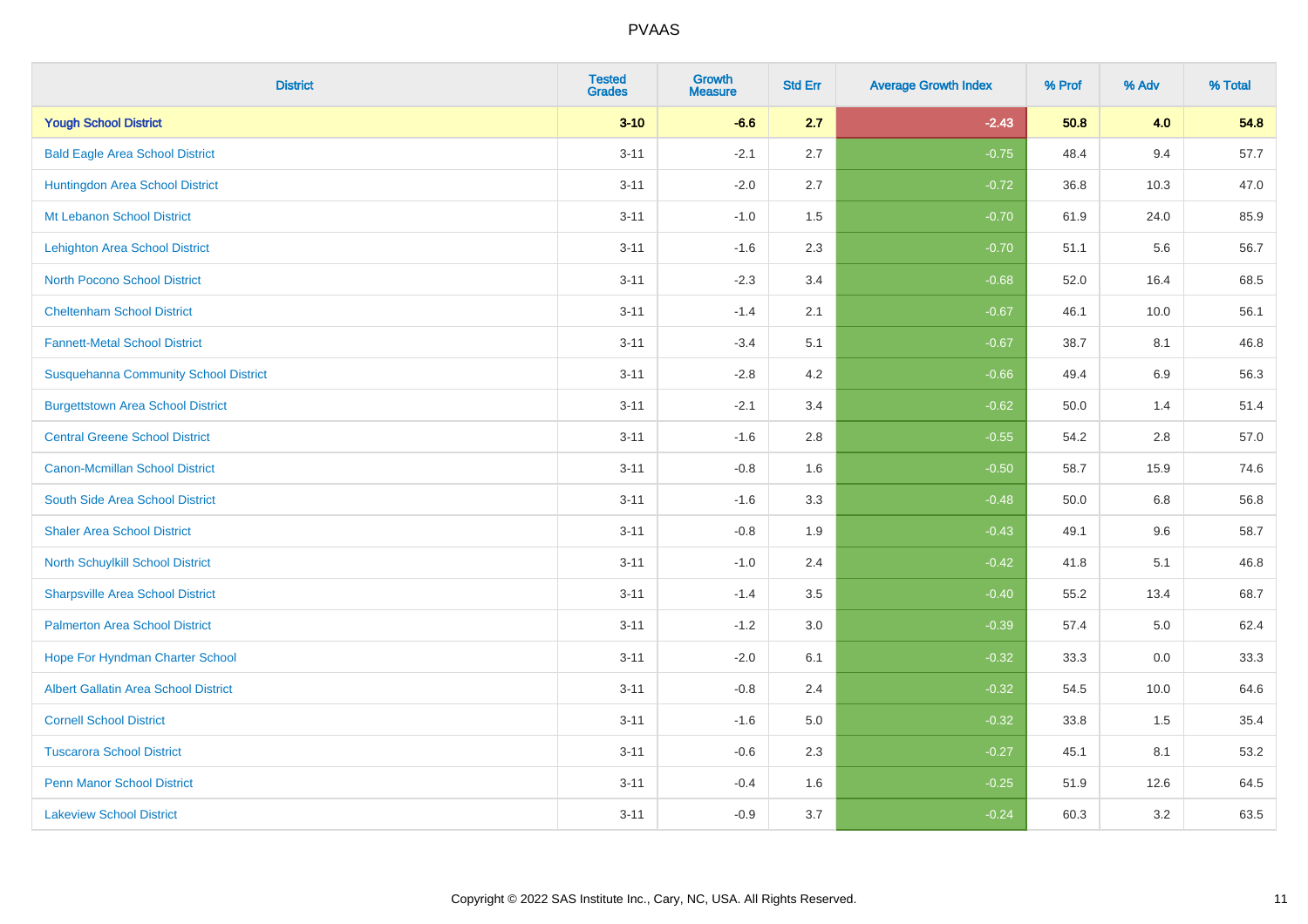| <b>District</b>                          | <b>Tested</b><br><b>Grades</b> | <b>Growth</b><br><b>Measure</b> | <b>Std Err</b> | <b>Average Growth Index</b> | % Prof | % Adv   | % Total |
|------------------------------------------|--------------------------------|---------------------------------|----------------|-----------------------------|--------|---------|---------|
| <b>Yough School District</b>             | $3 - 10$                       | $-6.6$                          | 2.7            | $-2.43$                     | 50.8   | 4.0     | 54.8    |
| <b>Girard School District</b>            | $3 - 11$                       | $-0.6$                          | 2.7            | $-0.22$                     | 53.9   | 15.6    | 69.6    |
| <b>Harrisburg City School District</b>   | $3 - 11$                       | $-0.4$                          | 2.1            | $-0.19$                     | 15.1   | 0.4     | 15.5    |
| <b>Mount Carmel Area School District</b> | $3 - 11$                       | $-0.6$                          | 3.1            | $-0.18$                     | 45.3   | 2.1     | 47.4    |
| <b>Crestwood School District</b>         | $3 - 11$                       | $-0.4$                          | 2.4            | $-0.17$                     | 57.4   | 17.0    | 74.4    |
| <b>Southern Lehigh School District</b>   | $3 - 11$                       | $-0.4$                          | 2.3            | $-0.17$                     | 66.1   | 11.9    | 78.0    |
| <b>Bellefonte Area School District</b>   | $3 - 11$                       | $-0.4$                          | 2.2            | $-0.17$                     | 47.6   | 10.6    | 58.2    |
| <b>Otto-Eldred School District</b>       | $3 - 11$                       | $-0.7$                          | 4.2            | $-0.15$                     | 56.2   | $6.2\,$ | 62.5    |
| <b>Oley Valley School District</b>       | $3 - 11$                       | $-0.4$                          | 2.8            | $-0.15$                     | 43.1   | 12.9    | 56.0    |
| <b>Central Fulton School District</b>    | $3 - 11$                       | $-0.5$                          | 3.5            | $-0.14$                     | 51.4   | 8.6     | 60.0    |
| <b>Blue Ridge School District</b>        | $3 - 11$                       | $-0.5$                          | 3.6            | $-0.12$                     | 44.6   | 3.1     | 47.7    |
| New Kensington-Arnold School District    | $3 - 11$                       | $-0.4$                          | 3.8            | $-0.10$                     | 40.7   | 3.7     | 44.4    |
| <b>Chester-Upland School District</b>    | $3 - 11$                       | $-0.3$                          | 2.7            | $-0.09$                     | 13.8   | 0.8     | 14.6    |
| <b>Warren County School District</b>     | $3 - 11$                       | $-0.1$                          | 1.8            | $-0.06$                     | 37.2   | 5.3     | 42.6    |
| <b>Mercer Area School District</b>       | $3 - 11$                       | $-0.2$                          | 3.3            | $-0.06$                     | 56.0   | $8.0\,$ | 64.0    |
| <b>Penn Cambria School District</b>      | $3 - 11$                       | $-0.0$                          | 2.7            | $-0.01$                     | 61.5   | 7.7     | 69.2    |
| <b>Susquenita School District</b>        | $3 - 11$                       | $-0.1$                          | 2.8            | $-0.01$                     | 47.7   | 10.1    | 57.8    |
| <b>Wilkes-Barre Area School District</b> | $3 - 11$                       | 0.1                             | 3.2            | 0.02                        | 35.5   | 5.4     | 40.9    |
| East Stroudsburg Area School District    | $3 - 11$                       | 0.1                             | 1.6            | 0.05                        | 45.8   | 7.8     | 53.6    |
| <b>West Branch Area School District</b>  | $3 - 11$                       | 0.2                             | 3.8            | 0.05                        | 47.2   | 1.9     | 49.1    |
| <b>Hempfield School District</b>         | $3 - 11$                       | 0.1                             | 1.4            | 0.08                        | 58.2   | 9.9     | 68.2    |
| Insight PA Cyber Charter School          | $3 - 11$                       | 0.7                             | 5.7            | 0.12                        | 50.0   | 4.8     | 54.8    |
| <b>Danville Area School District</b>     | $3 - 11$                       | 0.4                             | 2.6            | 0.15                        | 57.4   | 18.4    | 75.7    |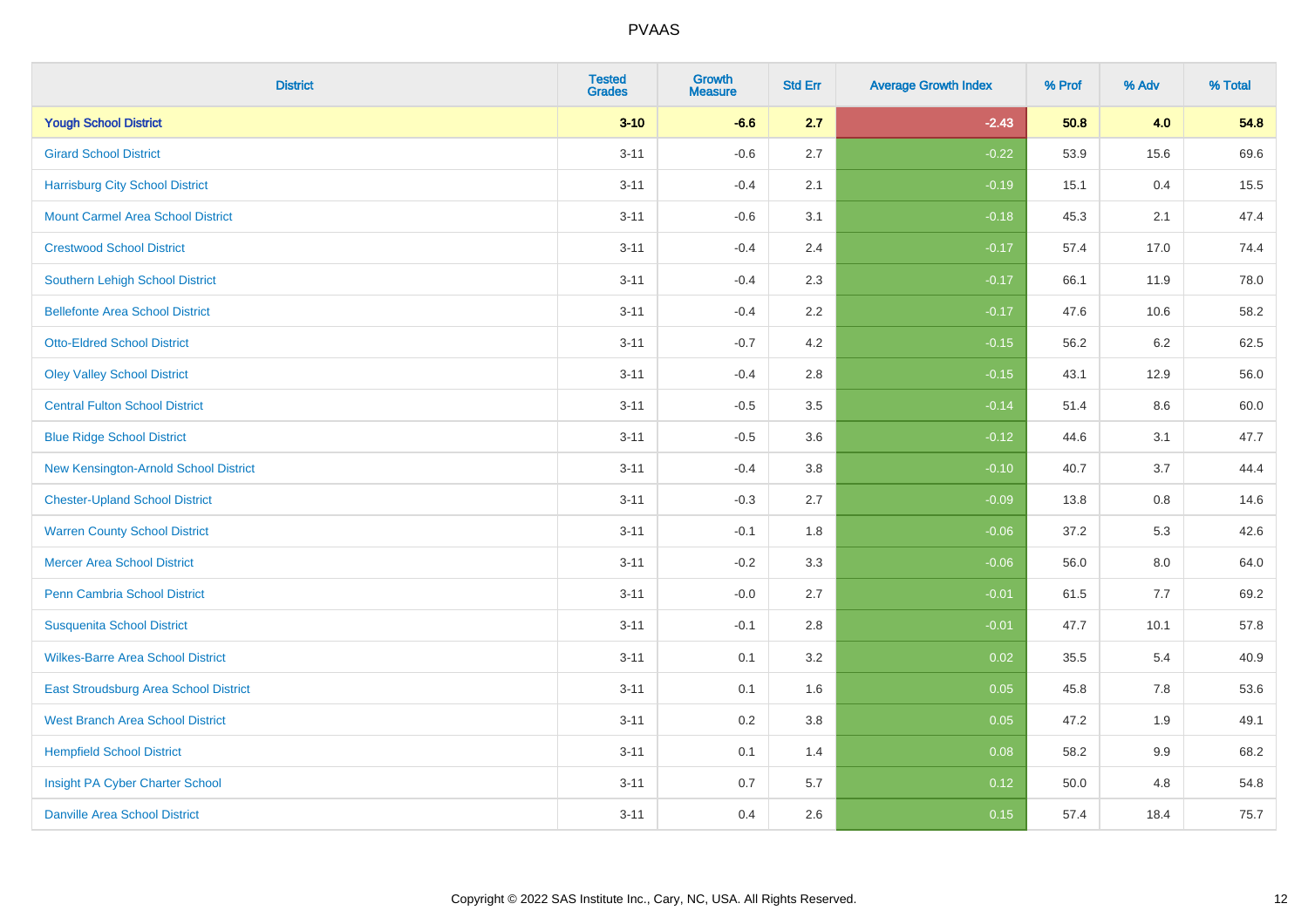| <b>District</b>                               | <b>Tested</b><br><b>Grades</b> | <b>Growth</b><br><b>Measure</b> | <b>Std Err</b> | <b>Average Growth Index</b> | % Prof | % Adv   | % Total |
|-----------------------------------------------|--------------------------------|---------------------------------|----------------|-----------------------------|--------|---------|---------|
| <b>Yough School District</b>                  | $3 - 10$                       | $-6.6$                          | 2.7            | $-2.43$                     | 50.8   | 4.0     | 54.8    |
| <b>Northern Lebanon School District</b>       | $3 - 11$                       | 0.4                             | 2.5            | 0.15                        | 28.0   | $3.0\,$ | 31.0    |
| <b>Brockway Area School District</b>          | $3 - 11$                       | 0.6                             | 3.6            | 0.16                        | 49.2   | 7.7     | 56.9    |
| <b>Jersey Shore Area School District</b>      | $3 - 11$                       | 0.5                             | 2.6            | 0.21                        | 47.1   | 9.2     | 56.2    |
| <b>Greenville Area School District</b>        | $3 - 11$                       | 0.7                             | 2.9            | 0.26                        | 53.4   | 6.9     | 60.3    |
| <b>Greater Latrobe School District</b>        | $3 - 11$                       | 0.6                             | 1.9            | 0.31                        | 55.5   | 14.1    | 69.5    |
| Lehigh Valley Academy Regional Charter School | $3 - 11$                       | 0.7                             | 2.3            | 0.32                        | 46.3   | 5.0     | 51.4    |
| <b>Lower Dauphin School District</b>          | $3 - 11$                       | 0.6                             | 1.9            | 0.33                        | 49.2   | 12.6    | 61.8    |
| <b>Lakeland School District</b>               | $3 - 11$                       | 1.1                             | 2.8            | 0.38                        | 48.6   | 3.7     | 52.3    |
| <b>Gateway School District</b>                | $3 - 11$                       | 0.8                             | 2.2            | 0.38                        | 52.1   | 13.8    | 65.9    |
| <b>South Eastern School District</b>          | $3 - 11$                       | 0.9                             | 2.4            | 0.39                        | 54.8   | 6.6     | 61.4    |
| <b>Galeton Area School District</b>           | $3 - 11$                       | 2.2                             | 5.3            | 0.42                        | 41.3   | 4.4     | 45.6    |
| <b>Union Area School District</b>             | $3 - 11$                       | 1.9                             | 4.3            | 0.44                        | 61.5   | 0.0     | 61.5    |
| <b>Upper Adams School District</b>            | $3 - 11$                       | 1.3                             | 2.9            | 0.47                        | 55.2   | 8.6     | 63.8    |
| <b>Hanover Area School District</b>           | $3 - 11$                       | 2.2                             | 4.6            | 0.48                        | 42.9   | 5.7     | 48.6    |
| <b>Schuylkill Valley School District</b>      | $3 - 11$                       | 1.4                             | 2.5            | 0.56                        | 55.1   | 10.2    | 65.3    |
| <b>Forbes Road School District</b>            | $3 - 11$                       | 2.8                             | 5.1            | 0.56                        | 41.4   | 10.3    | 51.7    |
| <b>Commodore Perry School District</b>        | $3 - 11$                       | 3.2                             | 5.5            | 0.58                        | 58.3   | 0.0     | 58.3    |
| <b>Laurel School District</b>                 | $3 - 11$                       | 1.8                             | 3.1            | 0.59                        | 70.1   | 2.3     | 72.4    |
| <b>United School District</b>                 | $3 - 11$                       | 2.1                             | 3.4            | 0.63                        | 60.3   | 6.6     | 66.9    |
| <b>Athens Area School District</b>            | $3 - 11$                       | 1.6                             | 2.5            | 0.64                        | 46.9   | 7.6     | 54.5    |
| <b>Marple Newtown School District</b>         | $3 - 11$                       | 2.0                             | 2.4            | 0.81                        | 57.6   | 12.8    | 70.4    |
| <b>Mcguffey School District</b>               | $3 - 11$                       | 2.1                             | 2.6            | 0.81                        | 57.7   | 3.1     | 60.8    |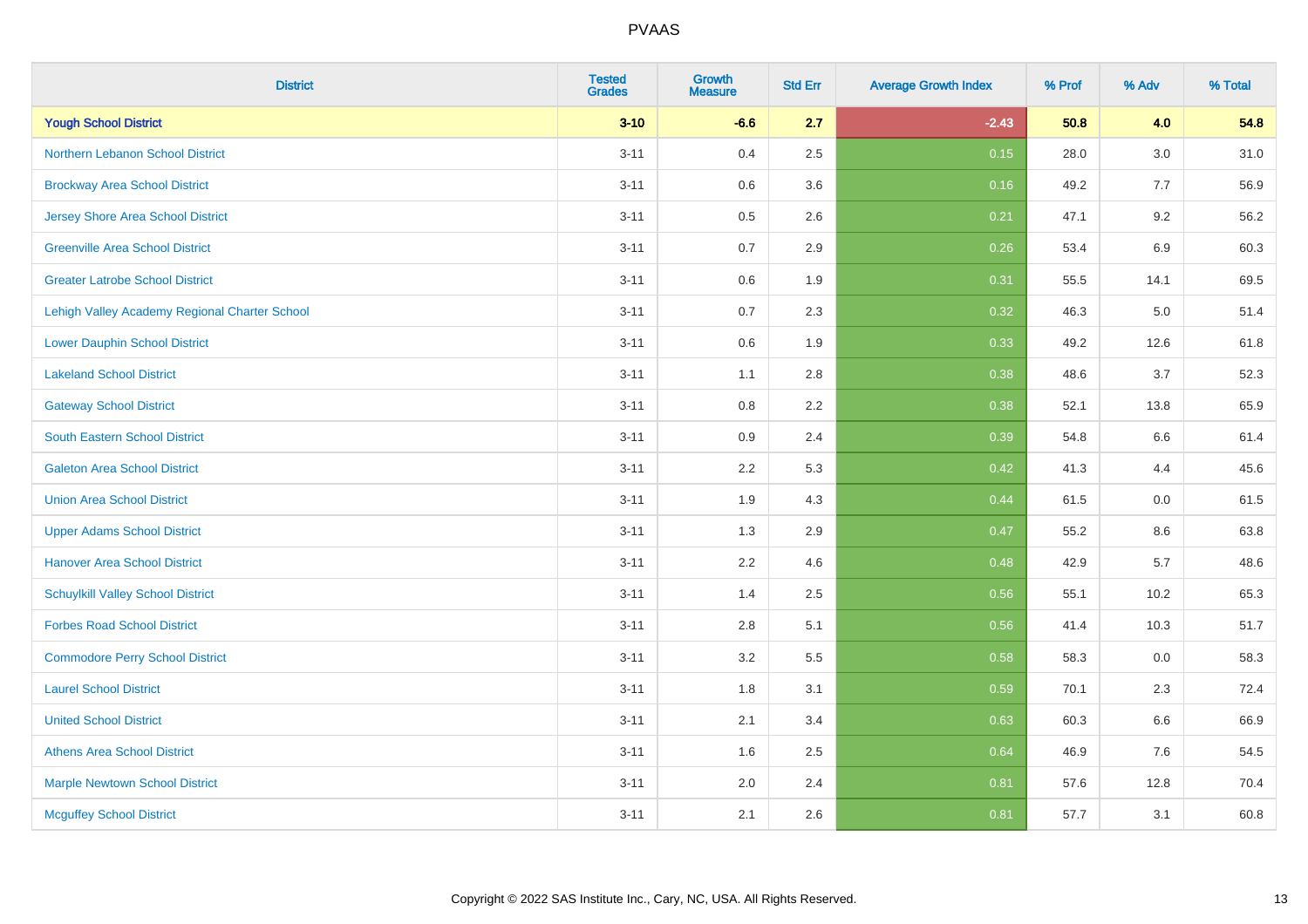| <b>District</b>                                | <b>Tested</b><br><b>Grades</b> | Growth<br><b>Measure</b> | <b>Std Err</b> | <b>Average Growth Index</b> | % Prof | % Adv   | % Total |
|------------------------------------------------|--------------------------------|--------------------------|----------------|-----------------------------|--------|---------|---------|
| <b>Yough School District</b>                   | $3 - 10$                       | $-6.6$                   | 2.7            | $-2.43$                     | 50.8   | 4.0     | 54.8    |
| West Jefferson Hills School District           | $3 - 11$                       | 1.8                      | 2.1            | 0.88                        | 55.7   | 20.8    | 76.4    |
| South Fayette Township School District         | $3 - 11$                       | 1.7                      | 2.0            | 0.88                        | 61.0   | 26.5    | 87.6    |
| <b>Bedford Area School District</b>            | $3 - 11$                       | 2.5                      | 2.6            | 0.93                        | 48.5   | 10.0    | 58.5    |
| Northwestern Lehigh School District            | $3 - 11$                       | 2.2                      | 2.3            | 0.93                        | 53.3   | 9.7     | 63.0    |
| <b>Keystone School District</b>                | $3 - 11$                       | 3.1                      | 3.3            | 0.94                        | 50.6   | 6.5     | 57.1    |
| <b>Baldwin-Whitehall School District</b>       | $3 - 11$                       | 1.8                      | 1.9            | 0.94                        | 58.6   | $8.6\,$ | 67.1    |
| <b>Clairton City School District</b>           | $3 - 11$                       | 3.5                      | 3.7            | 0.95                        | 13.4   | 0.0     | 13.4    |
| <b>Lower Moreland Township School District</b> | $3 - 11$                       | 2.0                      | 2.2            | 0.95                        | 62.8   | 17.0    | 79.8    |
| <b>Berlin Brothersvalley School District</b>   | $3 - 11$                       | 4.0                      | 4.2            | 0.96                        | 48.8   | 14.0    | 62.8    |
| <b>Hopewell Area School District</b>           | $3 - 11$                       | 2.6                      | 2.7            | 0.97                        | 58.4   | 4.0     | 62.4    |
| <b>Bensalem Township School District</b>       | $3 - 11$                       | 1.6                      | 1.6            | 0.98                        | 38.8   | 8.3     | 47.1    |
| <b>Tunkhannock Area School District</b>        | $3 - 11$                       | 2.3                      | 2.2            | 1.01                        | 44.9   | 9.6     | 54.6    |
| <b>Manheim Central School District</b>         | $3 - 11$                       | 2.1                      | 2.1            | 1.01                        | 53.2   | 11.6    | 64.8    |
| <b>Franklin Regional School District</b>       | $3 - 11$                       | 2.0                      | 1.9            | 1.02                        | 66.7   | 15.5    | 82.1    |
| <b>Williamsport Area School District</b>       | $3 - 11$                       | 1.9                      | 1.8            | 1.04                        | 44.1   | 12.8    | 56.9    |
| <b>General Mclane School District</b>          | $3 - 11$                       | 3.1                      | 2.9            | 1.07                        | 62.3   | 4.9     | 67.2    |
| Meyersdale Area School District                | $3 - 11$                       | 4.2                      | 4.0            | 1.07                        | 43.1   | $6.9\,$ | 50.0    |
| <b>Leechburg Area School District</b>          | $3 - 11$                       | 4.4                      | 4.0            | 1.09                        | 47.8   | 19.6    | 67.4    |
| Morrisville Borough School District            | $3 - 11$                       | 4.8                      | 4.3            | 1.10                        | 30.2   | 2.3     | 32.6    |
| <b>Tidioute Community Charter School</b>       | $3 - 11$                       | 5.7                      | 5.1            | 1.11                        | 34.4   | 21.9    | 56.2    |
| Esperanza Cyber Charter School                 | $3 - 11$                       | 7.1                      | 6.1            | 1.16                        | 9.1    | 0.0     | 9.1     |
| <b>Central Cambria School District</b>         | $3 - 11$                       | 3.0                      | 2.5            | 1.17                        | 56.2   | 9.7     | 66.0    |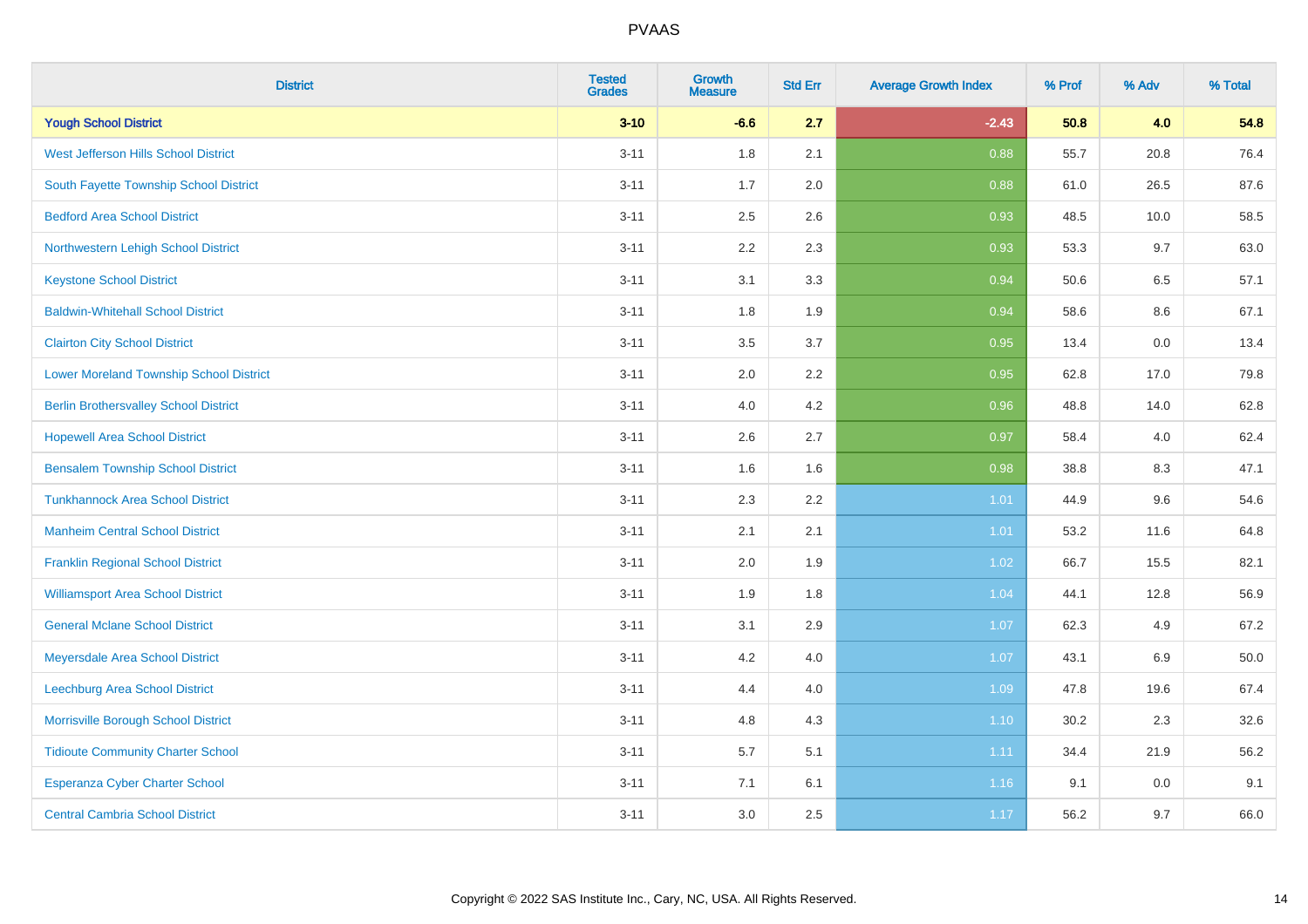| <b>District</b>                           | <b>Tested</b><br><b>Grades</b> | <b>Growth</b><br><b>Measure</b> | <b>Std Err</b> | <b>Average Growth Index</b> | % Prof | % Adv   | % Total |
|-------------------------------------------|--------------------------------|---------------------------------|----------------|-----------------------------|--------|---------|---------|
| <b>Yough School District</b>              | $3 - 10$                       | $-6.6$                          | 2.7            | $-2.43$                     | 50.8   | 4.0     | 54.8    |
| <b>Port Allegany School District</b>      | $3 - 11$                       | 4.4                             | 3.6            | 1.21                        | 28.1   | 9.4     | 37.5    |
| <b>Halifax Area School District</b>       | $3 - 11$                       | 4.7                             | 3.9            | 1.22                        | 61.5   | 9.6     | 71.2    |
| <b>Line Mountain School District</b>      | $3 - 11$                       | 4.1                             | 3.2            | 1.27                        | 52.9   | $9.2\,$ | 62.1    |
| <b>Fairview School District</b>           | $3 - 11$                       | 3.4                             | 2.6            | 1.32                        | 57.2   | 17.6    | 74.8    |
| <b>Spring Cove School District</b>        | $3 - 11$                       | 3.4                             | 2.5            | 1.33                        | 47.8   | 12.7    | 60.4    |
| <b>Ligonier Valley School District</b>    | $3 - 11$                       | 4.2                             | 3.1            | 1.34                        | 59.1   | 10.3    | 69.5    |
| <b>Pottsgrove School District</b>         | $3 - 11$                       | 2.8                             | 2.0            | 1.35                        | 44.0   | 10.0    | 53.9    |
| <b>Methacton School District</b>          | $3 - 11$                       | 2.5                             | 1.7            | 1.43                        | 62.5   | 16.4    | 79.0    |
| <b>Towanda Area School District</b>       | $3 - 11$                       | 4.0                             | 2.8            | 1.44                        | 39.4   | 6.6     | 46.0    |
| <b>Punxsutawney Area School District</b>  | $3 - 11$                       | 4.2                             | 2.9            | 1.45                        | 55.0   | 5.5     | 60.6    |
| <b>Everett Area School District</b>       | $3 - 11$                       | 5.0                             | 3.4            | 1.47                        | 60.5   | 1.3     | 61.8    |
| New Brighton Area School District         | $3 - 11$                       | 4.6                             | 3.1            | 1.47                        | 60.9   | 5.8     | 66.7    |
| <b>Burrell School District</b>            | $3 - 11$                       | 4.5                             | 3.1            | 1.48                        | 58.5   | 13.8    | 72.3    |
| <b>Warrior Run School District</b>        | $3 - 11$                       | 4.6                             | 3.0            | 1.51                        | 40.9   | 8.1     | 49.0    |
| <b>Armstrong School District</b>          | $3 - 11$                       | 2.6                             | 1.7            | 1.53                        | 51.5   | 6.1     | 57.6    |
| <b>Pleasant Valley School District</b>    | $3 - 11$                       | 3.1                             | 2.0            | 1.57                        | 57.2   | 5.5     | 62.8    |
| Millersburg Area School District          | $3 - 11$                       | 6.2                             | 3.8            | 1.63                        | 51.8   | 7.4     | 59.3    |
| <b>Conrad Weiser Area School District</b> | $3 - 11$                       | 3.6                             | 2.2            | 1.63                        | 52.1   | 2.1     | 54.2    |
| <b>Central Bucks School District</b>      | $3 - 11$                       | 1.6                             | 0.9            | 1.66                        | 63.0   | 16.8    | 79.8    |
| <b>Reach Cyber Charter School</b>         | $3 - 11$                       | 8.1                             | 4.7            | 1.72                        | 42.4   | 4.6     | 47.0    |
| <b>Northgate School District</b>          | $3 - 11$                       | 6.3                             | 3.6            | 1.73                        | 53.3   | 16.7    | 70.0    |
| <b>Bentworth School District</b>          | $3 - 11$                       | 5.7                             | 3.2            | 1.75                        | 44.2   | 19.5    | 63.6    |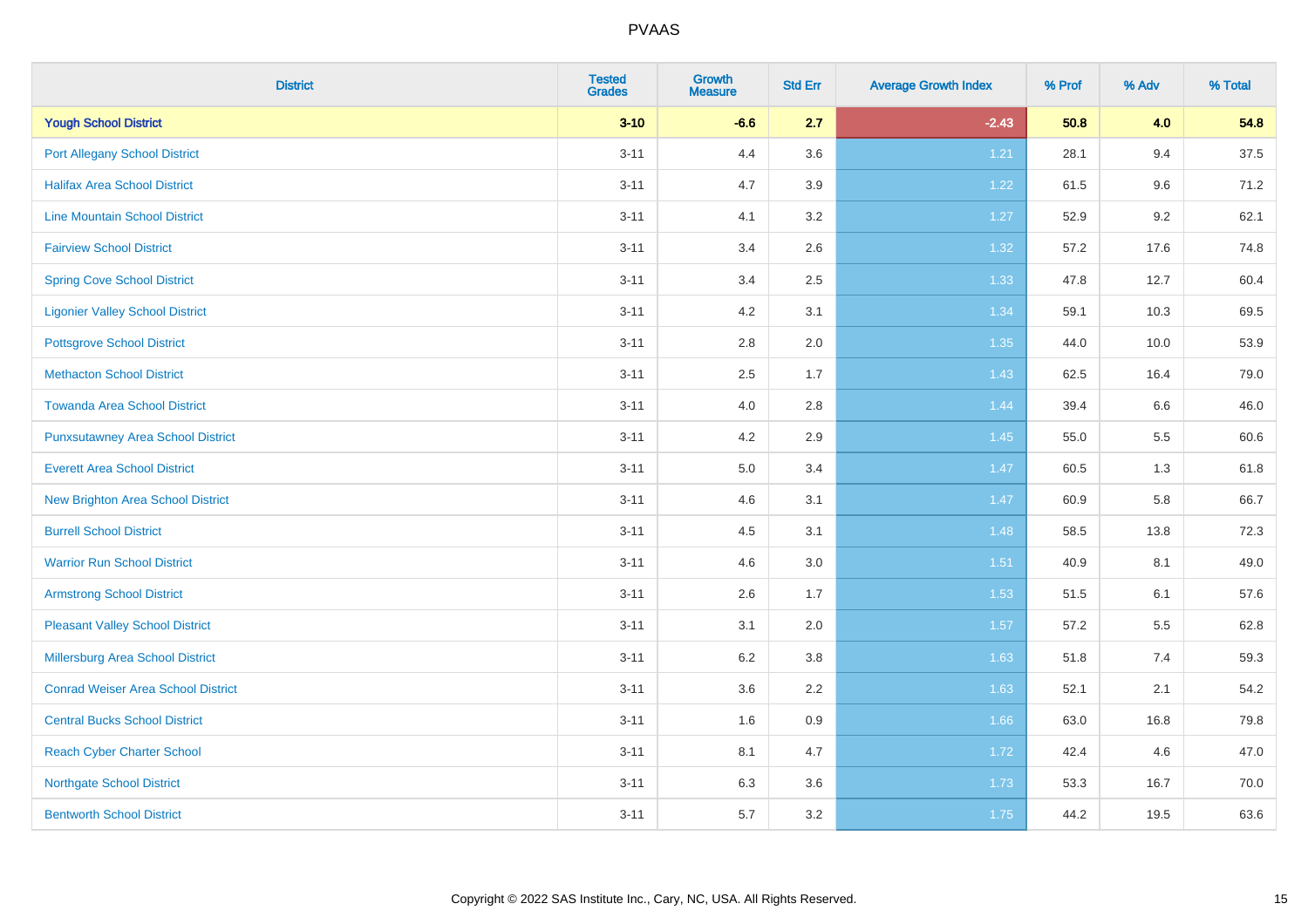| <b>District</b>                                  | <b>Tested</b><br><b>Grades</b> | <b>Growth</b><br><b>Measure</b> | <b>Std Err</b> | <b>Average Growth Index</b> | % Prof | % Adv | % Total |
|--------------------------------------------------|--------------------------------|---------------------------------|----------------|-----------------------------|--------|-------|---------|
| <b>Yough School District</b>                     | $3 - 10$                       | $-6.6$                          | 2.7            | $-2.43$                     | 50.8   | 4.0   | 54.8    |
| <b>Salisbury Township School District</b>        | $3 - 11$                       | 6.3                             | 3.6            | 1.77                        | 46.2   | 6.6   | 52.8    |
| York Academy Regional Charter School             | $3 - 11$                       | 9.0                             | 5.0            | 1.79                        | 55.2   | 0.0   | 55.2    |
| <b>Laurel Highlands School District</b>          | $3 - 11$                       | 4.3                             | 2.4            | 1.81                        | 44.9   | 9.6   | 54.5    |
| <b>Hanover Public School District</b>            | $3 - 11$                       | 5.2                             | 2.8            | 1.83                        | 52.2   | 14.4  | 66.7    |
| <b>Blacklick Valley School District</b>          | $3 - 11$                       | $8.0\,$                         | 4.3            | 1.85                        | 34.1   | 0.0   | 34.1    |
| <b>Uniontown Area School District</b>            | $3 - 11$                       | $6.0\,$                         | 3.2            | 1.87                        | 62.4   | 5.9   | 68.2    |
| <b>Sharon City School District</b>               | $3 - 11$                       | 4.9                             | 2.6            | 1.87                        | 48.2   | 5.3   | 53.4    |
| <b>Steel Valley School District</b>              | $3 - 11$                       | 6.5                             | 3.4            | 1.89                        | 50.7   | 5.6   | 56.3    |
| <b>Western Wayne School District</b>             | $3 - 11$                       | 5.6                             | 2.9            | 1.93                        | 41.3   | 17.4  | 58.7    |
| <b>Blackhawk School District</b>                 | $3 - 11$                       | 4.7                             | 2.3            | 2.01                        | 55.8   | 8.8   | 64.6    |
| Millcreek Township School District               | $3 - 11$                       | 3.1                             | 1.5            | 2.06                        | 55.6   | 14.2  | 69.7    |
| <b>Coudersport Area School District</b>          | $3 - 11$                       | 7.7                             | 3.7            | 2.06                        | 55.7   | 8.2   | 63.9    |
| <b>Keystone Oaks School District</b>             | $3 - 11$                       | $5.5\,$                         | 2.6            | 2.07                        | 53.2   | 12.1  | 65.4    |
| Community Academy Of Philadelphia Charter School | $3 - 11$                       | 5.8                             | 2.7            | 2.12                        | 26.7   | 0.9   | 27.6    |
| Pennsylvania Leadership Charter School           | $3 - 11$                       | 4.6                             | 2.2            | 2.13                        | 55.4   | 11.2  | 66.7    |
| <b>Allegheny Valley School District</b>          | $3 - 11$                       | 8.5                             | 3.9            | 2.17                        | 53.1   | 12.2  | 65.3    |
| <b>Carlynton School District</b>                 | $3 - 11$                       | 7.3                             | 3.3            | 2.22                        | 41.0   | 10.5  | 51.6    |
| <b>Agora Cyber Charter School</b>                | $3 - 11$                       | 5.8                             | 2.6            | 2.28                        | 42.8   | 6.6   | 49.4    |
| <b>Wilson Area School District</b>               | $3 - 11$                       | 6.0                             | 2.6            | 2.30                        | 48.7   | 8.5   | 57.2    |
| <b>Brookville Area School District</b>           | $3 - 11$                       | 6.9                             | 3.0            | 2.30                        | 55.2   | 15.6  | 70.8    |
| <b>Richland School District</b>                  | $3 - 11$                       | 6.7                             | 2.9            | 2.33                        | 62.2   | 19.2  | 81.4    |
| <b>Governor Mifflin School District</b>          | $3 - 11$                       | 4.1                             | 1.8            | 2.33                        | 42.5   | 7.2   | 49.7    |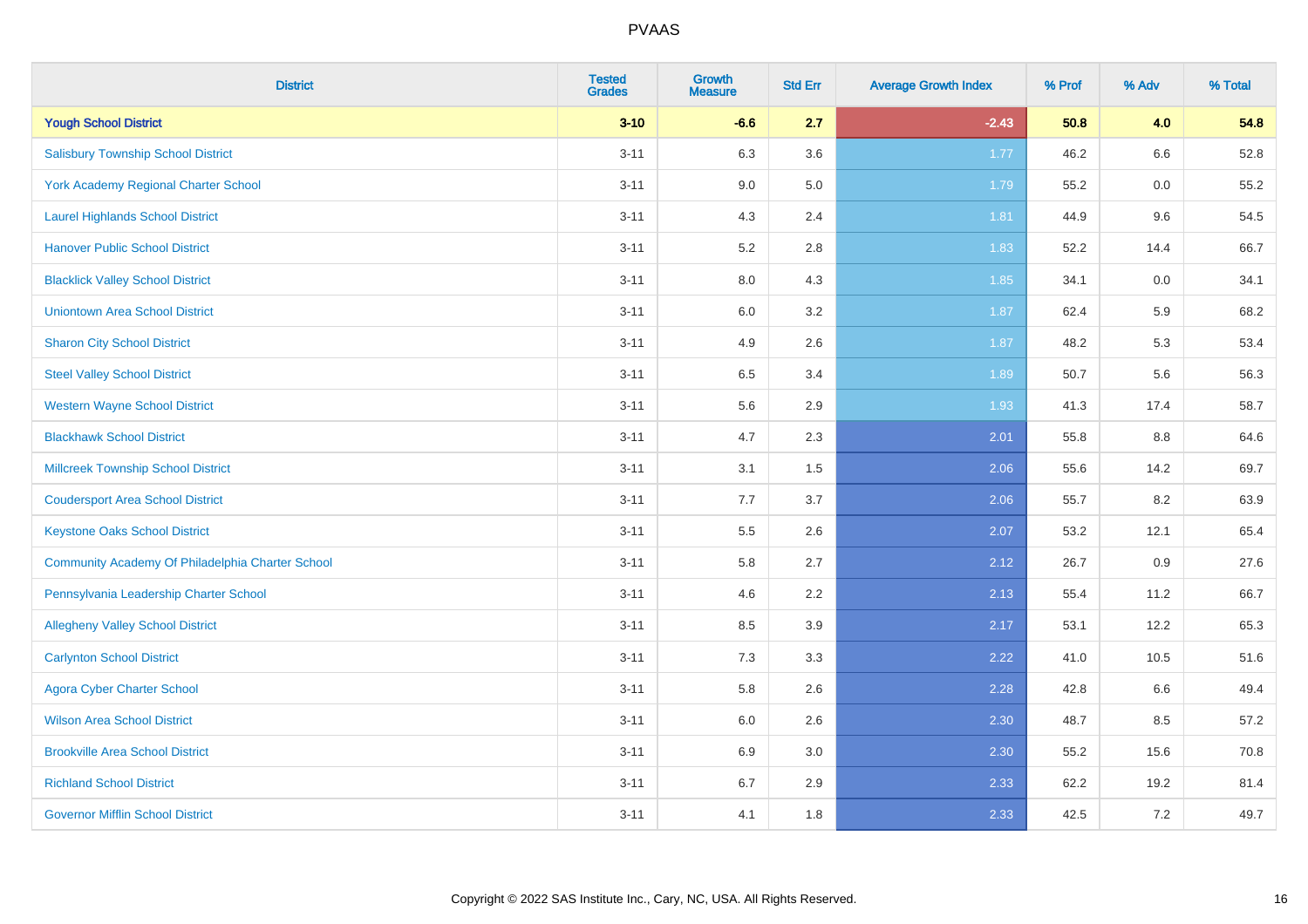| <b>District</b>                             | <b>Tested</b><br><b>Grades</b> | <b>Growth</b><br><b>Measure</b> | <b>Std Err</b> | <b>Average Growth Index</b> | % Prof | % Adv | % Total |
|---------------------------------------------|--------------------------------|---------------------------------|----------------|-----------------------------|--------|-------|---------|
| <b>Yough School District</b>                | $3 - 10$                       | $-6.6$                          | 2.7            | $-2.43$                     | 50.8   | 4.0   | 54.8    |
| <b>Franklin Area School District</b>        | $3 - 11$                       | 6.6                             | 2.8            | 2.34                        | 48.2   | 4.5   | 52.7    |
| <b>Hampton Township School District</b>     | $3 - 11$                       | 5.1                             | 2.2            | 2.35                        | 54.0   | 28.2  | 82.2    |
| <b>New Foundations Charter School</b>       | $3 - 11$                       | 5.4                             | 2.2            | 2.41                        | 47.2   | 2.5   | 49.8    |
| <b>Wattsburg Area School District</b>       | $3 - 11$                       | 6.5                             | 2.7            | 2.43                        | 42.7   | 7.6   | 50.3    |
| <b>Belle Vernon Area School District</b>    | $3 - 11$                       | 6.5                             | 2.6            | 2.44                        | 55.6   | 11.1  | 66.7    |
| Wilmington Area School District             | $3 - 11$                       | $7.5\,$                         | 3.0            | 2.48                        | 55.1   | 5.1   | 60.2    |
| <b>Shenandoah Valley School District</b>    | $3 - 11$                       | 9.7                             | 3.9            | 2.49                        | 28.3   | 5.0   | 33.3    |
| Northampton Area School District            | $3 - 11$                       | 4.0                             | 1.6            | 2.51                        | 52.3   | 10.8  | 63.1    |
| <b>Clarion Area School District</b>         | $3 - 11$                       | 10.3                            | 4.1            | 2.51                        | 45.4   | 14.6  | 60.0    |
| Renaissance Academy Charter School          | $3 - 11$                       | 8.3                             | 3.3            | 2.54                        | 45.6   | 22.8  | 68.4    |
| New Hope-Solebury School District           | $3 - 11$                       | 7.5                             | 2.9            | 2.57                        | 68.2   | 22.7  | 90.9    |
| <b>Penncrest School District</b>            | $3 - 11$                       | 5.7                             | 2.2            | 2.57                        | 47.2   | 7.1   | 54.3    |
| <b>Kennett Consolidated School District</b> | $3 - 11$                       | 4.8                             | 1.8            | 2.61                        | 52.5   | 10.7  | 63.2    |
| <b>Spring Grove Area School District</b>    | $3 - 11$                       | 5.6                             | 2.1            | 2.68                        | 55.1   | 15.0  | 70.1    |
| <b>Homer-Center School District</b>         | $3 - 11$                       | 9.7                             | 3.6            | 2.70                        | 45.1   | 17.2  | 62.3    |
| <b>Warwick School District</b>              | $3 - 11$                       | $5.2\,$                         | 1.9            | 2.76                        | 46.4   | 17.0  | 63.3    |
| <b>Peters Township School District</b>      | $3 - 11$                       | 5.0                             | 1.8            | 2.76                        | 59.8   | 26.1  | 85.9    |
| <b>Jenkintown School District</b>           | $3 - 11$                       | 12.5                            | 4.4            | 2.84                        | 54.6   | 29.6  | 84.1    |
| <b>Stroudsburg Area School District</b>     | $3 - 11$                       | 5.5                             | 1.9            | 2.88                        | 48.1   | 4.2   | 52.3    |
| <b>Hollidaysburg Area School District</b>   | $3 - 11$                       | 6.0                             | 2.1            | 2.88                        | 57.1   | 12.3  | 69.4    |
| Palmyra Area School District                | $3 - 11$                       | 5.6                             | 1.9            | 2.96                        | 56.4   | 15.6  | 72.0    |
| Montgomery Area School District             | $3 - 11$                       | 10.7                            | 3.6            | 2.96                        | 48.7   | 12.4  | 61.1    |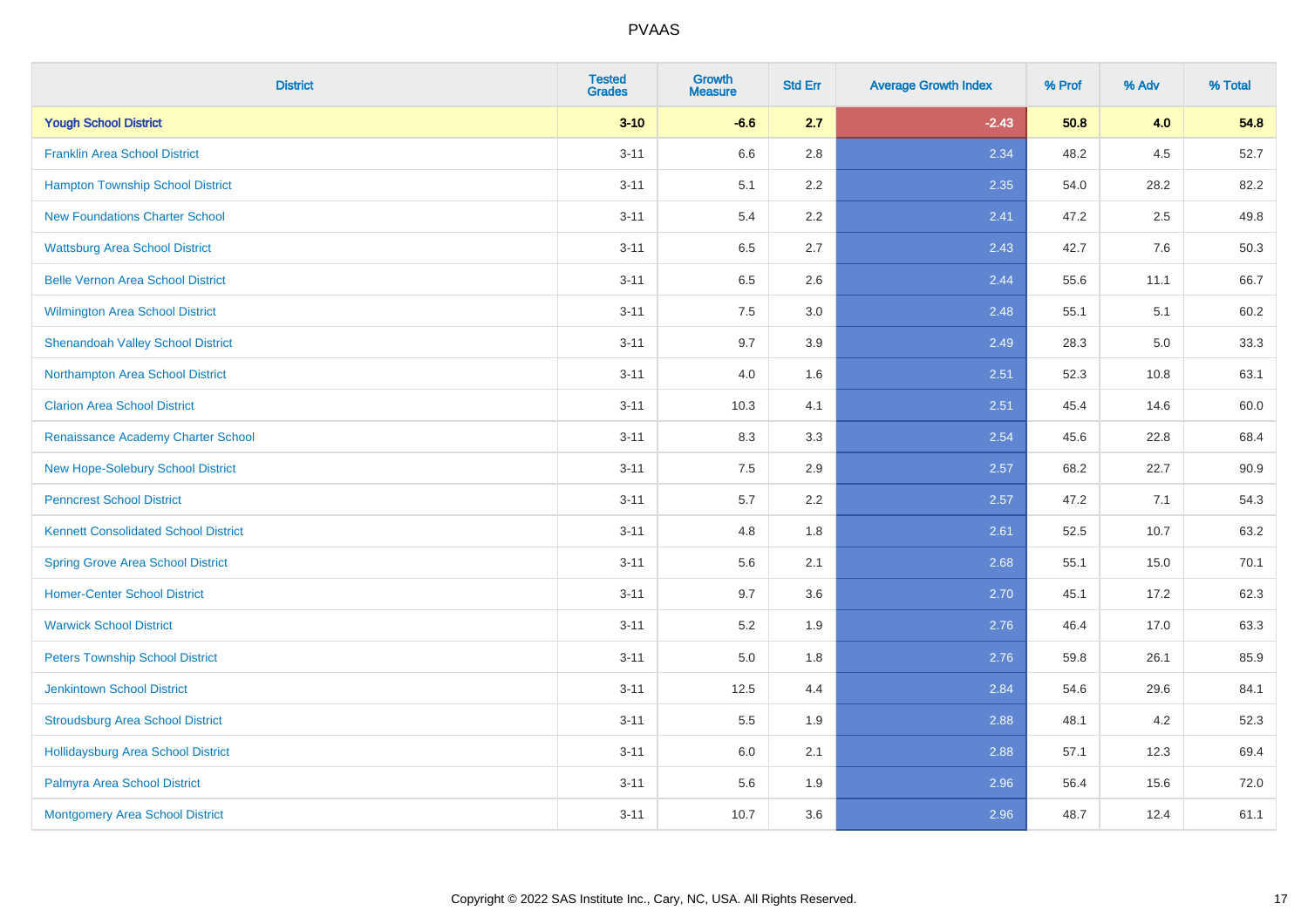| <b>District</b>                                | <b>Tested</b><br><b>Grades</b> | Growth<br><b>Measure</b> | <b>Std Err</b> | <b>Average Growth Index</b> | % Prof | % Adv | % Total |
|------------------------------------------------|--------------------------------|--------------------------|----------------|-----------------------------|--------|-------|---------|
| <b>Yough School District</b>                   | $3 - 10$                       | $-6.6$                   | 2.7            | $-2.43$                     | 50.8   | 4.0   | 54.8    |
| <b>Neshaminy School District</b>               | $3 - 11$                       | 4.0                      | 1.3            | 3.02                        | 58.7   | 9.5   | 68.2    |
| <b>Northeastern York School District</b>       | $3 - 11$                       | 5.9                      | 2.0            | 3.03                        | 51.1   | 16.6  | 67.6    |
| Northern Cambria School District               | $3 - 11$                       | 10.0                     | 3.3            | 3.04                        | 47.4   | 5.1   | 52.6    |
| Saint Marys Area School District               | $3 - 11$                       | 7.8                      | 2.6            | 3.04                        | 57.0   | 8.2   | 65.2    |
| <b>Connellsville Area School District</b>      | $3 - 11$                       | 6.1                      | 2.0            | 3.05                        | 45.4   | 7.8   | 53.2    |
| <b>Ephrata Area School District</b>            | $3 - 11$                       | 5.6                      | 1.8            | 3.12                        | 54.7   | 9.5   | 64.2    |
| <b>Avon Grove Charter School</b>               | $3 - 11$                       | 9.0                      | 2.9            | 3.13                        | 58.8   | 16.7  | 75.5    |
| <b>Bethel Park School District</b>             | $3 - 11$                       | 5.6                      | 1.8            | 3.18                        | 65.3   | 18.6  | 83.9    |
| <b>Jamestown Area School District</b>          | $3 - 11$                       | 13.5                     | 4.2            | 3.19                        | 64.4   | 13.3  | 77.8    |
| <b>Sayre Area School District</b>              | $3 - 11$                       | 11.2                     | 3.5            | 3.20                        | 52.2   | 7.5   | 59.7    |
| <b>Wayne Highlands School District</b>         | $3 - 11$                       | 7.8                      | 2.4            | 3.23                        | 52.3   | 13.1  | 65.4    |
| <b>East Penn School District</b>               | $3 - 11$                       | 4.1                      | 1.3            | 3.27                        | 55.8   | 11.5  | 67.3    |
| Mechanicsburg Area School District             | $3 - 11$                       | 5.9                      | 1.8            | 3.29                        | 57.2   | 13.7  | 70.9    |
| <b>Central Dauphin School District</b>         | $3 - 11$                       | 4.4                      | 1.3            | 3.32                        | 53.3   | 7.4   | 60.7    |
| <b>Mastery Charter School - Hardy Williams</b> | $3 - 11$                       | 11.4                     | 3.4            | 3.33                        | 44.3   | 5.7   | 50.0    |
| Pennsylvania Virtual Charter School            | $3 - 11$                       | 11.8                     | 3.5            | 3.37                        | 56.5   | 11.1  | 67.6    |
| <b>School Lane Charter School</b>              | $3 - 11$                       | 12.4                     | 3.6            | 3.43                        | 59.1   | 9.8   | 68.9    |
| <b>Whitehall-Coplay School District</b>        | $3 - 11$                       | 6.1                      | 1.8            | 3.45                        | 49.3   | 7.4   | 56.6    |
| Hamburg Area School District                   | $3 - 11$                       | 8.9                      | 2.5            | 3.63                        | 43.5   | 8.2   | 51.7    |
| <b>Eastern York School District</b>            | $3 - 11$                       | 9.6                      | 2.6            | 3.71                        | 56.3   | 12.6  | 68.9    |
| <b>Midd-West School District</b>               | $3 - 11$                       | 10.3                     | 2.7            | 3.80                        | 58.0   | 13.4  | 71.4    |
| <b>Octorara Area School District</b>           | $3 - 11$                       | 9.1                      | 2.4            | 3.82                        | 52.1   | 8.5   | 60.6    |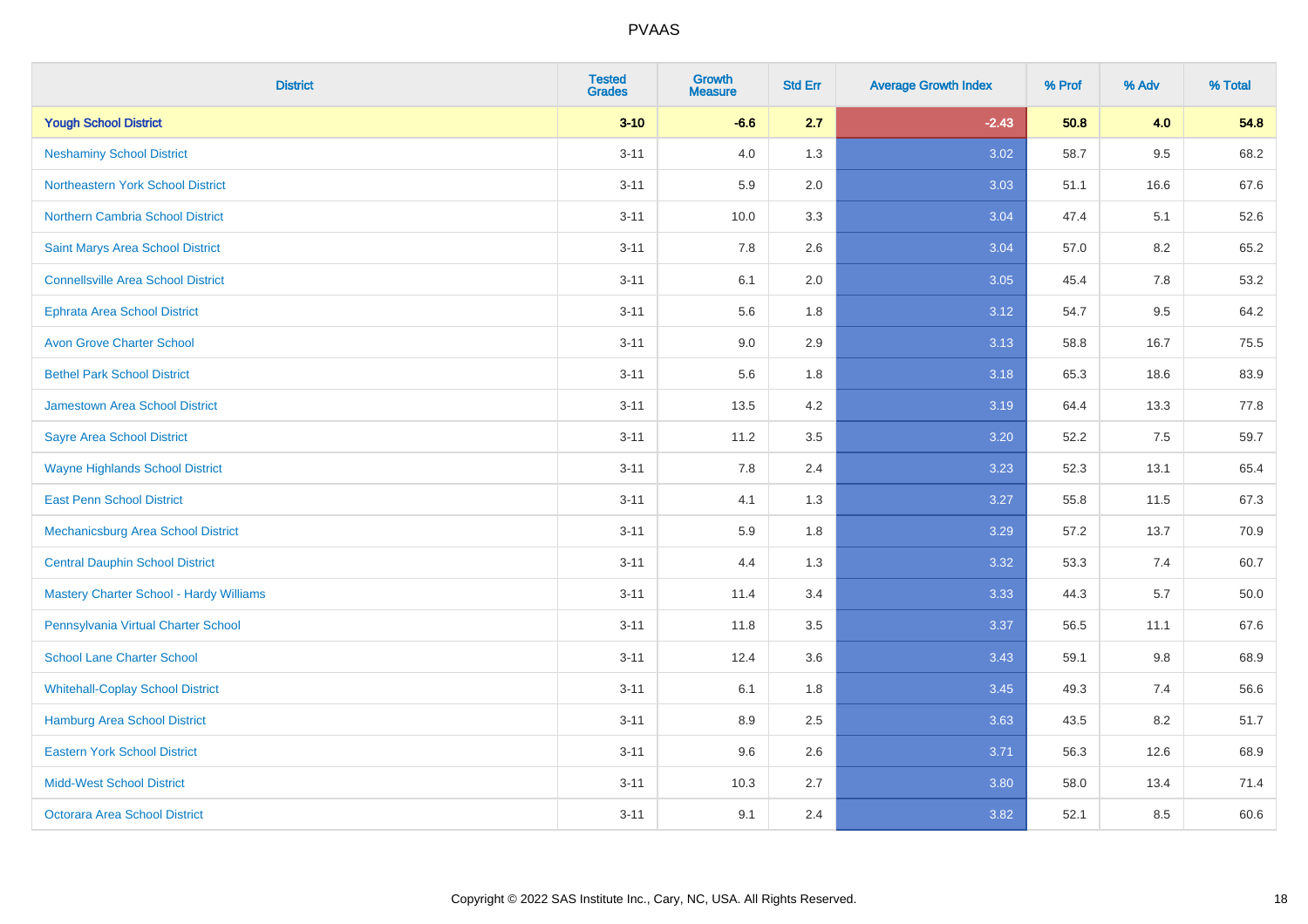| <b>District</b>                               | <b>Tested</b><br><b>Grades</b> | <b>Growth</b><br><b>Measure</b> | <b>Std Err</b> | <b>Average Growth Index</b> | % Prof | % Adv | % Total |
|-----------------------------------------------|--------------------------------|---------------------------------|----------------|-----------------------------|--------|-------|---------|
| <b>Yough School District</b>                  | $3 - 10$                       | $-6.6$                          | 2.7            | $-2.43$                     | 50.8   | 4.0   | 54.8    |
| <b>Eastern Lebanon County School District</b> | $3 - 11$                       | 8.6                             | $2.2\,$        | 3.84                        | 48.8   | 11.4  | 60.3    |
| <b>Lake-Lehman School District</b>            | $3 - 11$                       | 10.8                            | 2.7            | 3.93                        | 55.3   | 7.9   | 63.2    |
| <b>Greenwood School District</b>              | $3 - 11$                       | 15.9                            | 3.9            | 4.11                        | 50.0   | 25.0  | 75.0    |
| <b>Moon Area School District</b>              | $3 - 11$                       | 8.2                             | 1.9            | 4.25                        | 58.7   | 18.5  | 77.2    |
| <b>Parkland School District</b>               | $3 - 11$                       | 5.3                             | 1.2            | 4.30                        | 58.0   | 22.3  | 80.4    |
| <b>Iroquois School District</b>               | $3 - 11$                       | 13.1                            | 3.0            | 4.35                        | 48.2   | 7.8   | 56.0    |
| <b>Spring-Ford Area School District</b>       | $3 - 11$                       | 6.0                             | 1.3            | 4.46                        | 60.8   | 16.5  | 77.4    |
| Northern Bedford County School District       | $3 - 11$                       | 16.5                            | 3.6            | 4.58                        | 51.7   | 20.0  | 71.7    |
| <b>Littlestown Area School District</b>       | $3 - 11$                       | 11.4                            | 2.5            | 4.62                        | 55.2   | 10.4  | 65.6    |
| <b>Conestoga Valley School District</b>       | $3 - 11$                       | 8.7                             | 1.8            | 4.69                        | 60.3   | 13.5  | 73.8    |
| <b>Derry Area School District</b>             | $3 - 11$                       | 13.2                            | 2.8            | 4.69                        | 60.0   | 12.5  | 72.5    |
| <b>Fort Leboeuf School District</b>           | $3 - 11$                       | 11.7                            | 2.5            | 4.73                        | 48.5   | 21.1  | 69.6    |
| <b>Shippensburg Area School District</b>      | $3 - 11$                       | 9.3                             | 1.9            | 4.84                        | 53.1   | 10.2  | 63.3    |
| <b>York Suburban School District</b>          | $3 - 11$                       | 10.1                            | 2.1            | 4.91                        | 53.5   | 27.8  | 81.3    |
| <b>West Perry School District</b>             | $3 - 11$                       | 12.5                            | 2.5            | 4.99                        | 56.6   | 8.4   | 65.0    |
| <b>Cornwall-Lebanon School District</b>       | $3 - 11$                       | 8.3                             | 1.6            | 5.08                        | 47.2   | 8.4   | 55.6    |
| <b>Cocalico School District</b>               | $3 - 11$                       | 10.6                            | 2.0            | 5.18                        | 50.8   | 14.1  | 64.8    |
| <b>Haverford Township School District</b>     | $3 - 11$                       | 8.0                             | 1.5            | 5.27                        | 53.0   | 25.5  | 78.6    |
| Fox Chapel Area School District               | $3 - 11$                       | 9.8                             | 1.8            | 5.36                        | 56.6   | 28.6  | 85.2    |
| <b>Mifflin County School District</b>         | $3 - 11$                       | 9.1                             | 1.7            | 5.49                        | 47.1   | 6.7   | 53.8    |
| <b>Unionville-Chadds Ford School District</b> | $3 - 11$                       | 17.1                            | 3.1            | 5.51                        | 68.1   | 13.2  | 81.3    |
| <b>Mountain View School District</b>          | $3 - 11$                       | 20.9                            | 3.5            | 5.91                        | 57.8   | 20.3  | 78.1    |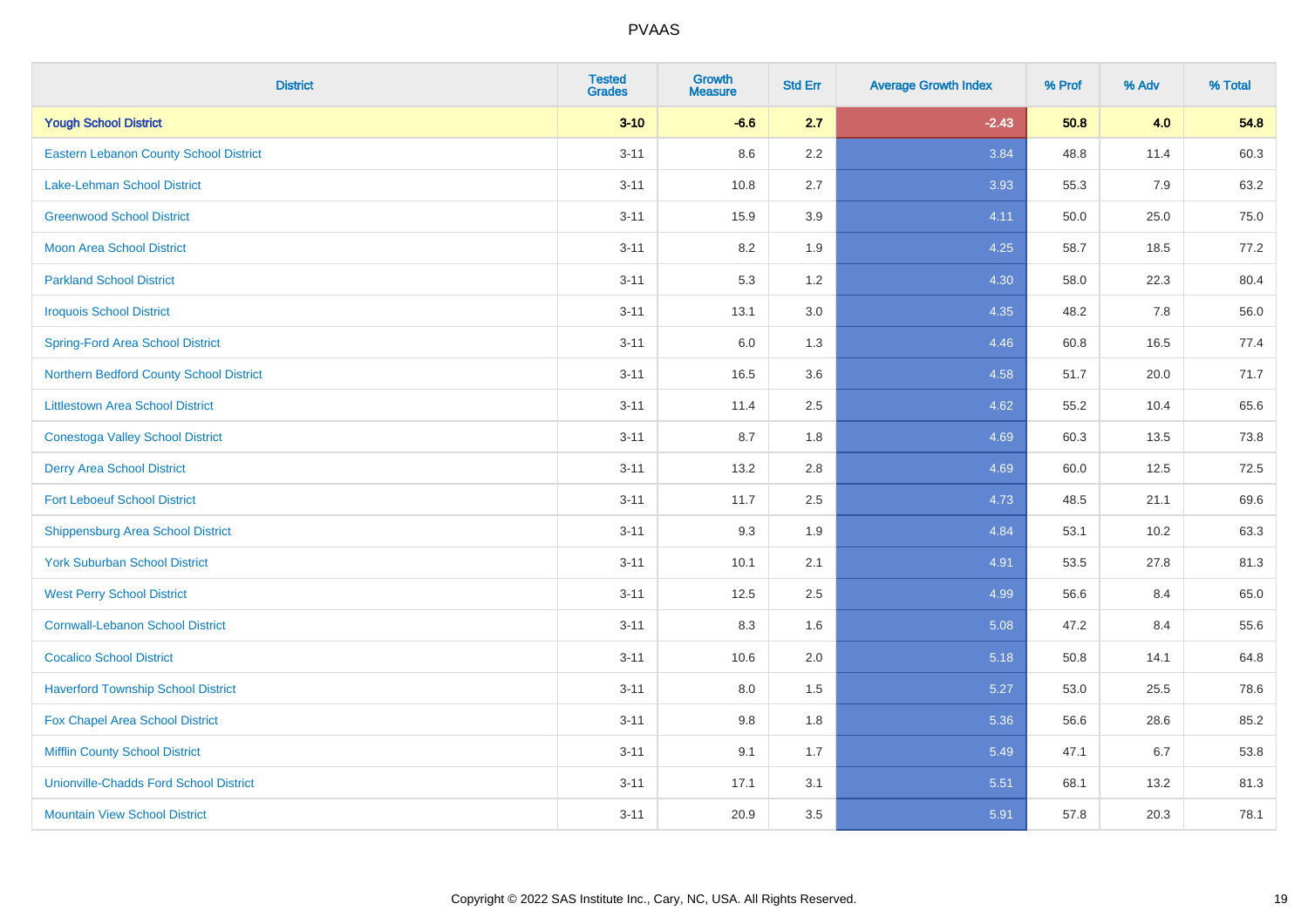| <b>District</b>                             | <b>Tested</b><br><b>Grades</b> | Growth<br><b>Measure</b> | <b>Std Err</b> | <b>Average Growth Index</b> | % Prof | % Adv | % Total |
|---------------------------------------------|--------------------------------|--------------------------|----------------|-----------------------------|--------|-------|---------|
| <b>Yough School District</b>                | $3 - 10$                       | $-6.6$                   | 2.7            | $-2.43$                     | 50.8   | 4.0   | 54.8    |
| <b>Saucon Valley School District</b>        | $3 - 11$                       | 14.7                     | 2.5            | 5.98                        | 48.7   | 20.2  | 69.0    |
| <b>Abington Heights School District</b>     | $3 - 11$                       | 13.5                     | 2.2            | 6.27                        | 58.3   | 16.2  | 74.5    |
| <b>Pine-Richland School District</b>        | $3 - 11$                       | 11.5                     | 1.8            | 6.31                        | 60.6   | 24.4  | 85.0    |
| <b>Deer Lakes School District</b>           | $3 - 11$                       | 17.0                     | 2.7            | 6.32                        | 61.5   | 16.4  | 77.9    |
| <b>Hazleton Area School District</b>        | $3 - 11$                       | 9.6                      | 1.4            | 6.77                        | 45.0   | 7.8   | 52.9    |
| <b>Southern York County School District</b> | $3 - 11$                       | 14.2                     | 2.1            | 6.91                        | 55.1   | 18.1  | 73.1    |
| <b>Delaware Valley School District</b>      | $3 - 11$                       | 12.6                     | 1.8            | 6.93                        | 55.2   | 16.2  | 71.4    |
| <b>Reading School District</b>              | $3 - 11$                       | 10.1                     | 1.4            | 7.25                        | 24.7   | 2.4   | 27.2    |
| <b>Valley View School District</b>          | $3 - 11$                       | 18.1                     | 2.4            | 7.42                        | 53.7   | 14.7  | 68.4    |
| Pennsylvania Cyber Charter School           | $3 - 11$                       | 11.6                     | 1.5            | 7.54                        | 46.3   | 5.0   | 51.3    |
| <b>Upper Merion Area School District</b>    | $3 - 11$                       | 15.3                     | 2.0            | 7.62                        | 59.3   | 19.3  | 78.6    |
| <b>Council Rock School District</b>         | $3 - 11$                       | 8.9                      | 1.2            | 7.65                        | 62.8   | 16.6  | 79.4    |
| <b>Penn-Trafford School District</b>        | $3 - 11$                       | 13.4                     | 1.7            | 7.87                        | 62.3   | 21.9  | 84.2    |
| <b>Pennsbury School District</b>            | $3 - 11$                       | 11.7                     | 1.5            | 7.90                        | 60.1   | 21.3  | 81.3    |
| <b>Great Valley School District</b>         | $3 - 11$                       | 15.0                     | 1.9            | 7.98                        | 50.0   | 35.0  | 85.0    |
| Northern York County School District        | $3 - 11$                       | 15.6                     | 2.0            | 7.98                        | 57.4   | 11.5  | 68.8    |
| <b>Springfield School District</b>          | $3 - 11$                       | 13.8                     | 1.7            | 7.99                        | 60.9   | 21.5  | 82.4    |
| <b>Bethlehem Area School District</b>       | $3 - 11$                       | 9.3                      | 1.1            | 8.15                        | 44.7   | 12.0  | 56.7    |
| <b>Colonial School District</b>             | $3 - 11$                       | 14.0                     | 1.7            | 8.21                        | 60.2   | 19.6  | 79.8    |
| <b>Souderton Area School District</b>       | $3 - 11$                       | 12.4                     | 1.5            | 8.28                        | 61.7   | 15.2  | 76.9    |
| <b>North Penn School District</b>           | $3 - 11$                       | 9.1                      | 1.1            | 8.36                        | 55.8   | 17.0  | 72.8    |
| <b>Dallastown Area School District</b>      | $3 - 11$                       | 13.5                     | 1.5            | 8.84                        | 56.0   | 17.9  | 73.8    |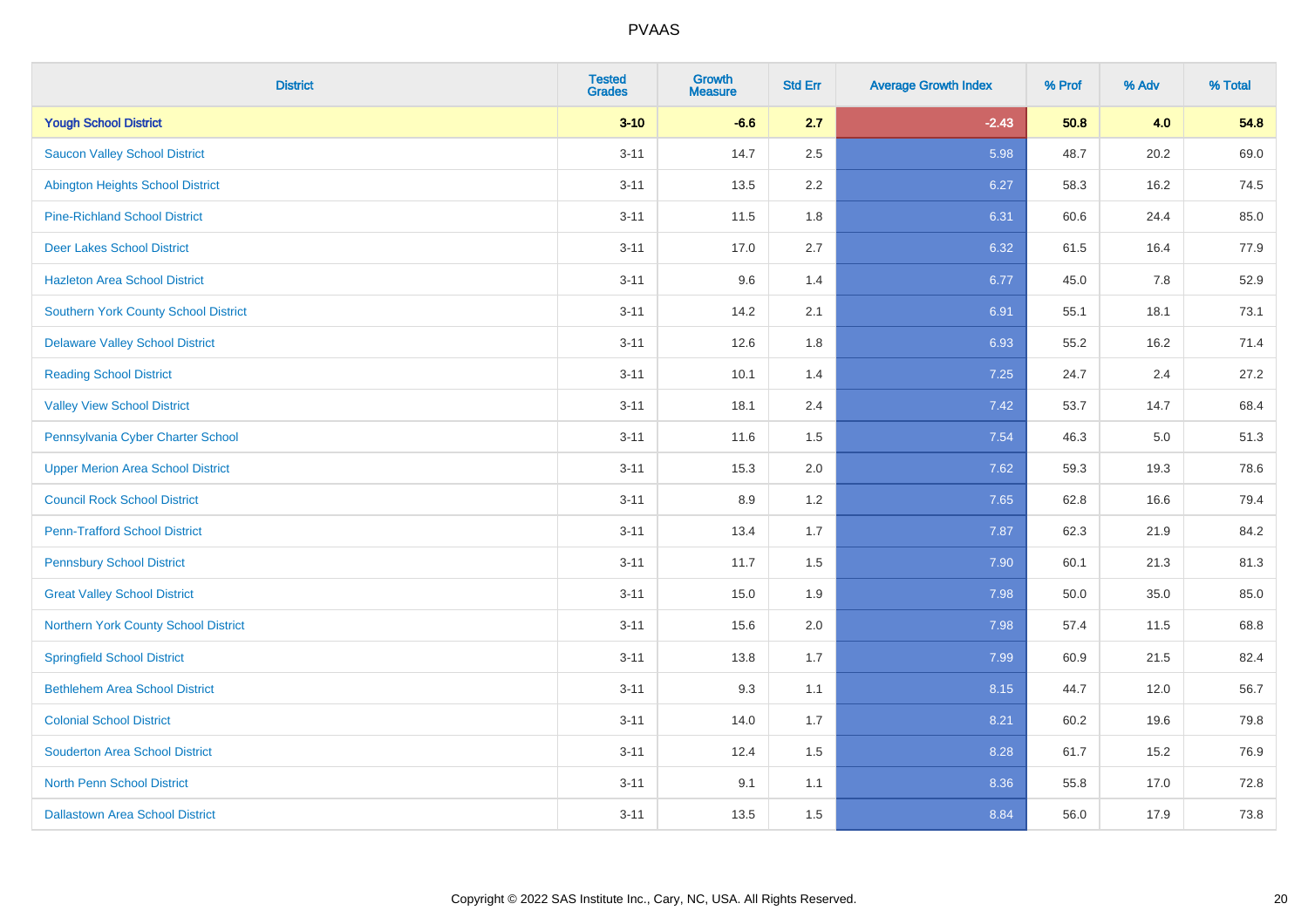| <b>District</b>                           | <b>Tested</b><br><b>Grades</b> | Growth<br><b>Measure</b> | <b>Std Err</b> | <b>Average Growth Index</b> | % Prof | % Adv   | % Total |
|-------------------------------------------|--------------------------------|--------------------------|----------------|-----------------------------|--------|---------|---------|
| <b>Yough School District</b>              | $3 - 10$                       | $-6.6$                   | 2.7            | $-2.43$                     | 50.8   | 4.0     | 54.8    |
| <b>Norwin School District</b>             | $3 - 11$                       | 18.0                     | 1.7            | 10.37                       | 58.5   | 27.0    | 85.4    |
| <b>West Chester Area School District</b>  | $3 - 11$                       | 12.6                     | 1.2            | 10.38                       | 66.8   | 20.2    | 87.0    |
| <b>Upper Saint Clair School District</b>  | $3 - 11$                       | 18.5                     | 1.7            | 10.65                       | 61.8   | 30.1    | 91.9    |
| Downingtown Area School District          | $3 - 11$                       | 12.1                     | 1.1            | 10.67                       | 60.0   | 23.5    | 83.6    |
| <b>Upper Perkiomen School District</b>    | $3 - 11$                       | 22.1                     | 2.1            | 10.74                       | 57.7   | 13.2    | 70.9    |
| <b>North Allegheny School District</b>    | $3 - 11$                       | 17.4                     | 1.3            | 13.52                       | 59.5   | 28.1    | 87.6    |
| <b>State College Area School District</b> | $3 - 11$                       | 20.5                     | 1.4            | 14.33                       | 58.0   | 25.9    | 84.0    |
| <b>Lower Merion School District</b>       | $3 - 11$                       | 19.0                     | 1.3            | 14.93                       | 55.6   | 29.9    | 85.5    |
| <b>York City School District</b>          | $3 - 12$                       | $-28.9$                  | 2.1            | $-13.59$                    | 6.0    | 0.3     | 6.2     |
| <b>Lancaster School District</b>          | $3-12$                         | $-15.8$                  | 1.5            | $-10.90$                    | 14.6   | 2.3     | 16.9    |
| <b>Erie City School District</b>          | $3 - 12$                       | $-14.5$                  | 1.6            | $-9.26$                     | 25.4   | 3.0     | 28.4    |
| <b>Norristown Area School District</b>    | $3 - 12$                       | $-12.8$                  | 1.6            | $-7.98$                     | 23.5   | $2.3\,$ | 25.7    |
| <b>Tulpehocken Area School District</b>   | $3 - 12$                       | $-13.7$                  | 2.8            | $-4.81$                     | 36.7   | 2.8     | 39.4    |
| <b>Penns Manor Area School District</b>   | $3 - 12$                       | $-17.0$                  | 3.7            | $-4.52$                     | 29.7   | 3.1     | 32.8    |
| <b>Annville-Cleona School District</b>    | $3-12$                         | $-12.1$                  | 2.7            | $-4.46$                     | 34.9   | $7.8\,$ | 42.6    |
| Lampeter-Strasburg School District        | $3 - 12$                       | $-8.6$                   | 2.0            | $-4.33$                     | 55.1   | 9.8     | 64.8    |
| <b>West Mifflin Area School District</b>  | $3 - 12$                       | $-12.3$                  | 2.9            | $-4.22$                     | 39.7   | 10.3    | 50.0    |
| Catasauqua Area School District           | $3 - 12$                       | $-12.1$                  | 3.0            | $-4.00$                     | 36.8   | 7.6     | 44.3    |
| <b>Bradford Area School District</b>      | $3 - 12$                       | $-9.3$                   | 2.4            | $-3.87$                     | 45.8   | 8.3     | 54.2    |
| Northern Lehigh School District           | $3 - 12$                       | $-10.4$                  | 2.7            | $-3.82$                     | 28.0   | 9.3     | 37.3    |
| <b>Interboro School District</b>          | $3 - 12$                       | $-7.3$                   | 2.1            | $-3.43$                     | 46.6   | 4.8     | 51.4    |
| <b>Tamaqua Area School District</b>       | $3 - 12$                       | $-8.2$                   | 2.5            | $-3.24$                     | 44.5   | 1.9     | 46.4    |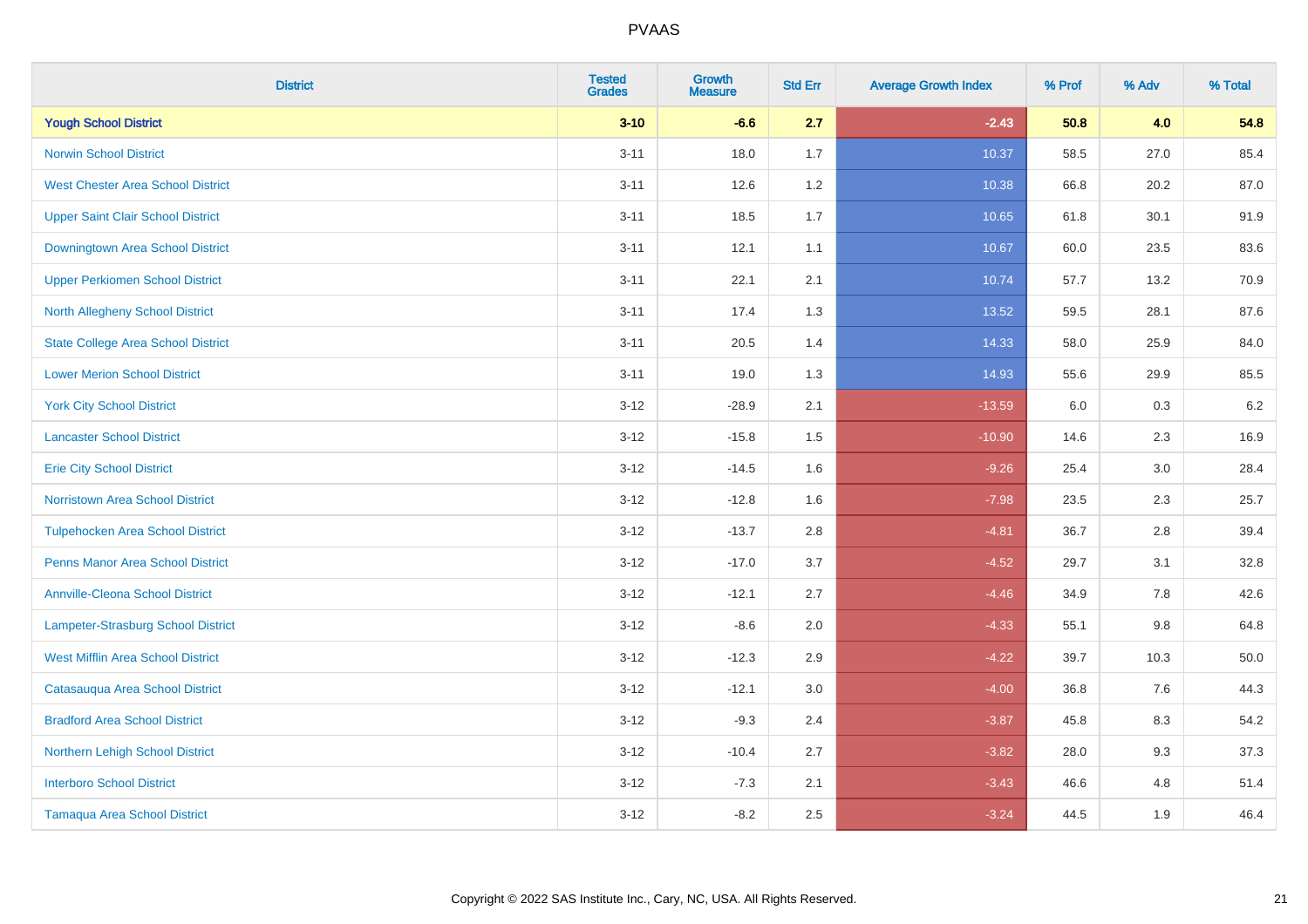| <b>District</b>                                 | <b>Tested</b><br><b>Grades</b> | <b>Growth</b><br><b>Measure</b> | <b>Std Err</b> | <b>Average Growth Index</b> | % Prof | % Adv   | % Total |
|-------------------------------------------------|--------------------------------|---------------------------------|----------------|-----------------------------|--------|---------|---------|
| <b>Yough School District</b>                    | $3 - 10$                       | $-6.6$                          | 2.7            | $-2.43$                     | 50.8   | 4.0     | 54.8    |
| <b>Waynesboro Area School District</b>          | $3 - 12$                       | $-6.1$                          | 1.9            | $-3.20$                     | 50.0   | $6.8\,$ | 56.8    |
| <b>Conneaut School District</b>                 | $3 - 12$                       | $-7.5$                          | 2.6            | $-2.91$                     | 38.4   | 7.4     | 45.8    |
| <b>Easton Area School District</b>              | $3 - 12$                       | $-4.1$                          | 1.4            | $-2.91$                     | 39.9   | 4.0     | 43.9    |
| <b>Union City Area School District</b>          | $3-12$                         | $-10.2$                         | 3.6            | $-2.87$                     | 42.9   | 3.2     | 46.0    |
| <b>Northern Potter School District</b>          | $3 - 12$                       | $-13.1$                         | 4.6            | $-2.84$                     | 37.5   | 0.0     | 37.5    |
| <b>Quakertown Community School District</b>     | $3-12$                         | $-4.4$                          | 1.6            | $-2.70$                     | 56.5   | 10.0    | 66.6    |
| <b>New Castle Area School District</b>          | $3 - 12$                       | $-6.4$                          | 2.4            | $-2.66$                     | 32.5   | 4.3     | 36.8    |
| Northern Tioga School District                  | $3 - 12$                       | $-7.5$                          | 2.8            | $-2.64$                     | 54.0   | 1.2     | 55.2    |
| <b>Juniata County School District</b>           | $3 - 12$                       | $-4.9$                          | 2.1            | $-2.26$                     | 38.5   | 2.9     | 41.4    |
| <b>Keystone Education Center Charter School</b> | $3 - 12$                       | $-12.9$                         | 5.9            | $-2.19$                     | 28.0   | 0.0     | 28.0    |
| Susquehanna Township School District            | $3 - 12$                       | $-5.8$                          | 2.7            | $-2.17$                     | 36.0   | 5.6     | 41.6    |
| <b>Forest City Regional School District</b>     | $3 - 12$                       | $-6.0$                          | $3.0\,$        | $-1.96$                     | 44.1   | $0.0\,$ | 44.1    |
| <b>Central Columbia School District</b>         | $3-12$                         | $-4.8$                          | 2.6            | $-1.86$                     | 53.7   | 14.8    | 68.5    |
| <b>Brownsville Area School District</b>         | $3 - 12$                       | $-7.2$                          | 3.9            | $-1.83$                     | 34.4   | 6.1     | 40.5    |
| <b>Old Forge School District</b>                | $3-12$                         | $-5.9$                          | 3.4            | $-1.73$                     | 52.9   | 7.1     | 60.0    |
| <b>Twin Valley School District</b>              | $3-12$                         | $-3.6$                          | 2.1            | $-1.69$                     | 49.6   | 7.1     | 56.8    |
| <b>Pottstown School District</b>                | $3 - 12$                       | $-4.0$                          | 2.4            | $-1.68$                     | 29.8   | 1.2     | 31.0    |
| <b>Bristol Borough School District</b>          | $3 - 12$                       | $-4.3$                          | 3.4            | $-1.27$                     | 39.7   | 1.3     | 41.0    |
| <b>Apollo-Ridge School District</b>             | $3 - 12$                       | $-4.7$                          | 3.7            | $-1.24$                     | 50.0   | 10.0    | 60.0    |
| <b>Scranton School District</b>                 | $3-12$                         | $-2.9$                          | 2.4            | $-1.22$                     | 45.6   | 3.6     | 49.1    |
| <b>Chestnut Ridge School District</b>           | $3 - 12$                       | $-3.4$                          | 2.9            | $-1.17$                     | 46.6   | 5.8     | 52.4    |
| <b>Conemaugh Township Area School District</b>  | $3 - 12$                       | $-3.7$                          | 3.4            | $-1.09$                     | 53.8   | 17.6    | 71.4    |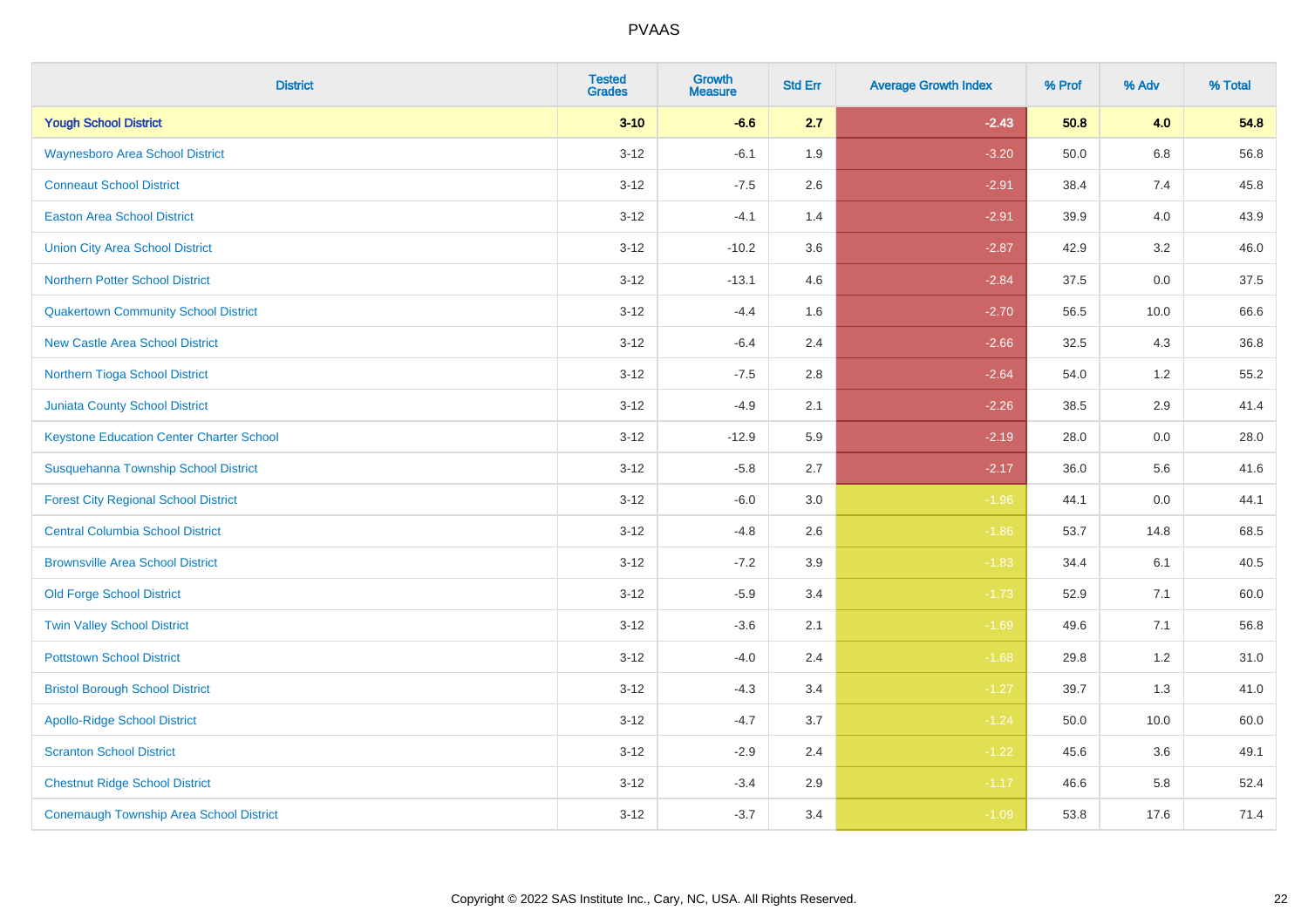| <b>District</b>                               | <b>Tested</b><br><b>Grades</b> | <b>Growth</b><br><b>Measure</b> | <b>Std Err</b> | <b>Average Growth Index</b> | % Prof | % Adv | % Total |
|-----------------------------------------------|--------------------------------|---------------------------------|----------------|-----------------------------|--------|-------|---------|
| <b>Yough School District</b>                  | $3 - 10$                       | $-6.6$                          | 2.7            | $-2.43$                     | 50.8   | 4.0   | 54.8    |
| <b>Columbia Borough School District</b>       | $3 - 12$                       | $-3.1$                          | 3.5            | $-0.89$                     | 29.5   | 1.9   | 31.4    |
| <b>Conemaugh Valley School District</b>       | $3 - 12$                       | $-3.2$                          | 4.1            | $-0.78$                     | 48.2   | 5.6   | 53.7    |
| <b>Turkeyfoot Valley Area School District</b> | $3 - 12$                       | $-4.3$                          | 5.6            | $-0.76$                     | 22.0   | 5.1   | 27.1    |
| <b>Clarion-Limestone Area School District</b> | $3 - 12$                       | $-2.5$                          | 4.1            | $-0.60$                     | 56.8   | 6.8   | 63.6    |
| <b>Manheim Township School District</b>       | $3 - 12$                       | $-0.9$                          | 1.6            | $-0.58$                     | 53.2   | 15.5  | 68.7    |
| <b>Elizabethtown Area School District</b>     | $3 - 12$                       | $-0.9$                          | 1.9            | $-0.47$                     | 50.0   | 11.2  | 61.2    |
| <b>Conewago Valley School District</b>        | $3 - 12$                       | $-0.9$                          | 2.0            | $-0.45$                     | 51.7   | 9.6   | 61.3    |
| <b>Bangor Area School District</b>            | $3 - 12$                       | $-0.9$                          | 2.0            | $-0.43$                     | 44.3   | 4.7   | 49.0    |
| <b>Panther Valley School District</b>         | $3 - 12$                       | $-0.6$                          | 3.3            | $-0.19$                     | 47.9   | 4.3   | 52.1    |
| <b>Millville Area School District</b>         | $3 - 12$                       | $-0.9$                          | 4.7            | $-0.18$                     | 51.4   | 5.4   | 56.8    |
| <b>Kutztown Area School District</b>          | $3 - 12$                       | $-0.2$                          | 3.2            | $-0.05$                     | 55.4   | 13.3  | 68.7    |
| <b>Avella Area School District</b>            | $3 - 12$                       | $-0.3$                          | 4.7            | $-0.05$                     | 49.3   | 14.5  | 63.8    |
| <b>Smethport Area School District</b>         | $3 - 12$                       | 0.6                             | 3.9            | 0.15                        | 37.0   | 1.8   | 38.9    |
| <b>Wyomissing Area School District</b>        | $3 - 12$                       | $0.8\,$                         | 2.6            | 0.33                        | 55.7   | 17.6  | 73.3    |
| <b>Tussey Mountain School District</b>        | $3 - 12$                       | 1.5                             | 3.7            | 0.40                        | 38.6   | 1.8   | 40.4    |
| <b>Newport School District</b>                | $3 - 12$                       | 1.4                             | 3.5            | 0.41                        | 51.5   | 10.3  | 61.8    |
| <b>Roberto Clemente Charter School</b>        | $3 - 12$                       | 2.2                             | 4.9            | 0.45                        | 27.5   | 5.0   | 32.5    |
| <b>Purchase Line School District</b>          | $3 - 12$                       | 1.7                             | 3.5            | 0.47                        | 43.1   | 5.4   | 48.5    |
| <b>Radnor Township School District</b>        | $3 - 12$                       | 1.0                             | 2.1            | 0.50                        | 65.0   | 23.2  | 88.2    |
| <b>Union School District</b>                  | $3 - 12$                       | 2.3                             | 4.2            | 0.54                        | 32.6   | 7.0   | 39.5    |
| Camp Hill School District                     | $3 - 12$                       | 2.3                             | 3.0            | 0.78                        | 53.6   | 17.5  | 71.1    |
| <b>North Clarion County School District</b>   | $3 - 12$                       | 3.7                             | 4.3            | 0.85                        | 67.5   | 15.0  | 82.5    |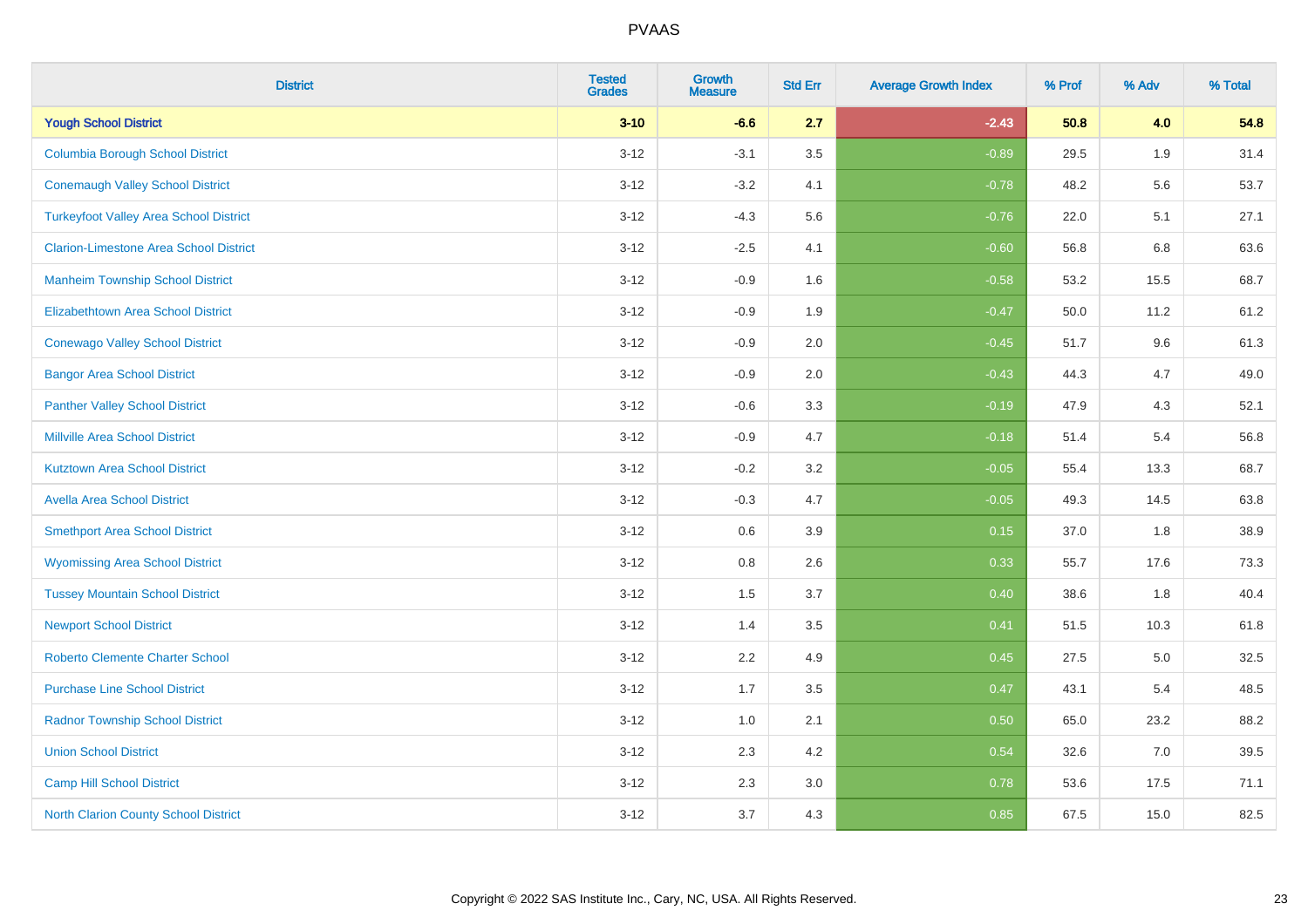| <b>District</b>                                        | <b>Tested</b><br><b>Grades</b> | Growth<br><b>Measure</b> | <b>Std Err</b> | <b>Average Growth Index</b> | % Prof | % Adv | % Total |
|--------------------------------------------------------|--------------------------------|--------------------------|----------------|-----------------------------|--------|-------|---------|
| <b>Yough School District</b>                           | $3 - 10$                       | $-6.6$                   | 2.7            | $-2.43$                     | 50.8   | 4.0   | 54.8    |
| <b>Woodland Hills School District</b>                  | $3 - 12$                       | 3.2                      | 2.6            | 1.22                        | 31.4   | 3.6   | 35.0    |
| <b>Donegal School District</b>                         | $3 - 12$                       | 3.1                      | 2.4            | 1.29                        | 60.6   | 9.1   | 69.7    |
| <b>West York Area School District</b>                  | $3 - 12$                       | $3.2\,$                  | 2.3            | 1.38                        | 53.8   | 4.4   | 58.2    |
| <b>Loyalsock Township School District</b>              | $3 - 12$                       | 4.2                      | 2.8            | 1.47                        | 54.3   | 2.1   | 56.4    |
| <b>Hermitage School District</b>                       | $3 - 12$                       | $3.8\,$                  | 2.4            | 1.60                        | 57.5   | 9.3   | 66.8    |
| <b>Oswayo Valley School District</b>                   | $3 - 12$                       | 8.5                      | 5.0            | 1.68                        | 50.0   | 16.7  | 66.7    |
| <b>Pottsville Area School District</b>                 | $3 - 12$                       | 4.4                      | 2.3            | 1.94                        | 44.8   | 5.4   | 50.2    |
| <b>West Allegheny School District</b>                  | $3 - 12$                       | 4.0                      | 2.1            | 1.96                        | 63.1   | 15.7  | 78.8    |
| <b>Altoona Area School District</b>                    | $3 - 12$                       | $3.3\,$                  | 1.6            | 1.99                        | 47.7   | 8.2   | 55.9    |
| <b>Chester Charter Scholars Academy Charter School</b> | $3 - 12$                       | 8.4                      | 4.1            | 2.03                        | 23.4   | 0.0   | 23.4    |
| <b>South Western School District</b>                   | $3 - 12$                       | 3.9                      | 1.9            | 2.08                        | 60.2   | 8.1   | 68.3    |
| <b>Grove City Area School District</b>                 | $3 - 12$                       | 5.1                      | 2.4            | 2.09                        | 36.4   | 16.5  | 52.8    |
| <b>Eastern Lancaster County School District</b>        | $3 - 12$                       | 4.5                      | 2.2            | 2.09                        | 46.3   | 11.4  | 57.6    |
| Pennsylvania Distance Learning Charter School          | $3 - 12$                       | 9.3                      | 4.2            | 2.22                        | 42.2   | 3.1   | 45.3    |
| Lincoln Leadership Academy Charter School              | $3 - 12$                       | 14.2                     | 6.4            | 2.22                        | 23.5   | 0.0   | 23.5    |
| People For People Charter School                       | $3 - 12$                       | 13.3                     | 5.5            | 2.43                        | 13.5   | 0.0   | 13.5    |
| <b>Wyalusing Area School District</b>                  | $3 - 12$                       | 8.8                      | 3.3            | 2.68                        | 54.6   | 11.7  | 66.2    |
| <b>Hempfield Area School District</b>                  | $3 - 12$                       | 4.6                      | 1.6            | 2.86                        | 53.5   | 20.1  | 73.6    |
| <b>Daniel Boone Area School District</b>               | $3 - 12$                       | 5.7                      | 2.0            | 2.88                        | 51.0   | 11.5  | 62.6    |
| <b>Dover Area School District</b>                      | $3 - 12$                       | 6.0                      | 2.1            | 2.94                        | 52.2   | 6.0   | 58.2    |
| <b>Cranberry Area School District</b>                  | $3 - 12$                       | 9.2                      | 3.0            | 3.04                        | 47.5   | 10.2  | 57.6    |
| Ambridge Area School District                          | $3 - 12$                       | 9.1                      | 2.6            | 3.46                        | 50.4   | 10.7  | 61.1    |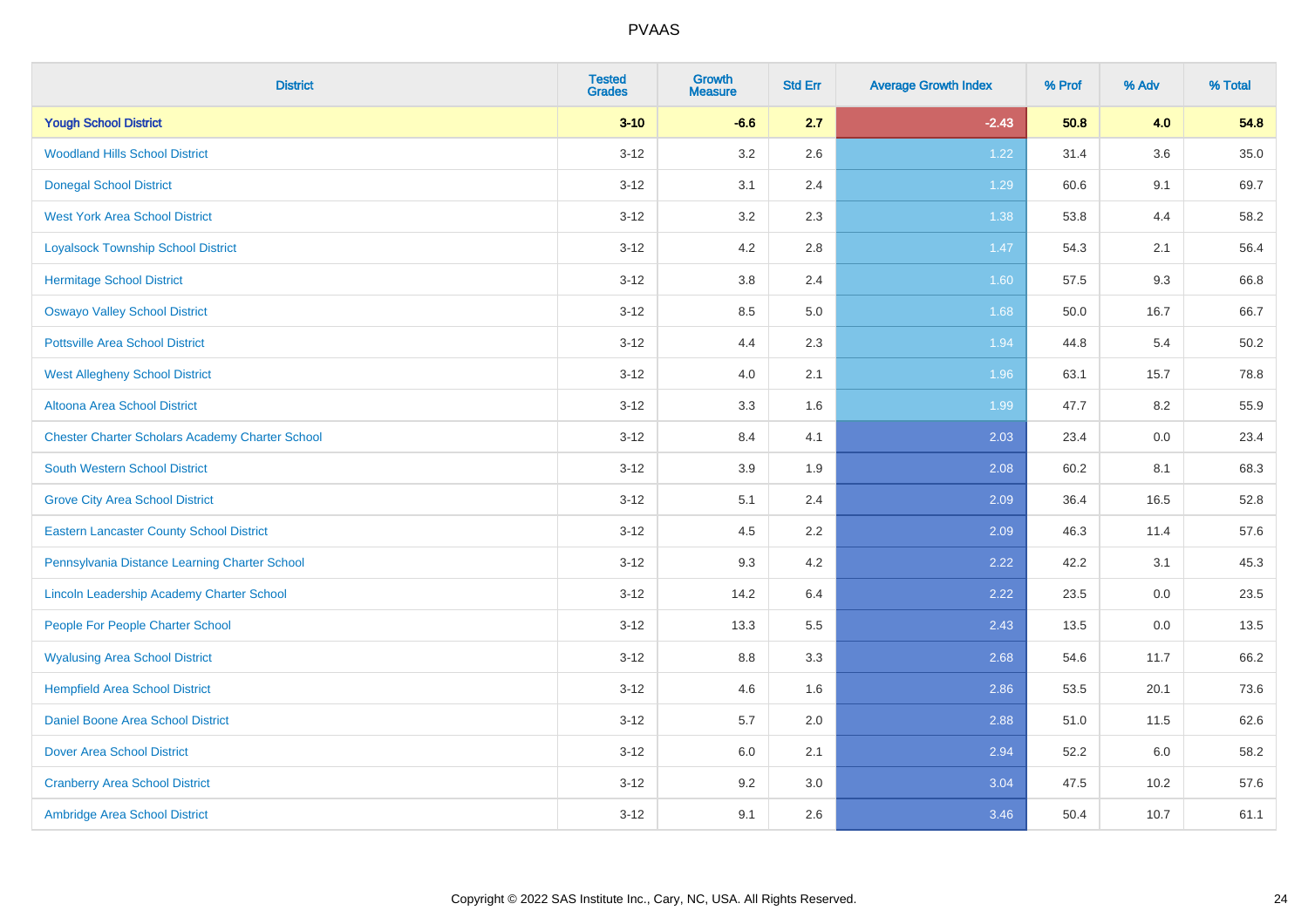| <b>District</b>                               | <b>Tested</b><br><b>Grades</b> | <b>Growth</b><br><b>Measure</b> | <b>Std Err</b> | <b>Average Growth Index</b> | % Prof | % Adv   | % Total |
|-----------------------------------------------|--------------------------------|---------------------------------|----------------|-----------------------------|--------|---------|---------|
| <b>Yough School District</b>                  | $3 - 10$                       | $-6.6$                          | 2.7            | $-2.43$                     | 50.8   | 4.0     | 54.8    |
| Pen Argyl Area School District                | $3 - 12$                       | 9.2                             | 2.7            | 3.46                        | 50.0   | 12.6    | 62.6    |
| Selinsgrove Area School District              | $3-12$                         | 8.3                             | 2.3            | 3.54                        | 56.8   | 10.0    | 66.8    |
| <b>West Shore School District</b>             | $3 - 12$                       | $5.0\,$                         | 1.4            | 3.59                        | 54.2   | 9.4     | 63.6    |
| <b>Mckeesport Area School District</b>        | $3 - 12$                       | 9.0                             | 2.4            | 3.72                        | 31.0   | 4.5     | 35.5    |
| <b>Allentown City School District</b>         | $3-12$                         | 5.3                             | 1.4            | 3.88                        | 25.3   | 2.7     | 28.0    |
| <b>William Penn School District</b>           | $3 - 12$                       | 8.3                             | 2.1            | 3.99                        | 35.6   | $3.0\,$ | 38.7    |
| <b>Greater Nanticoke Area School District</b> | $3 - 12$                       | 11.2                            | 2.8            | 4.01                        | 38.0   | 12.4    | 50.4    |
| <b>Montoursville Area School District</b>     | $3-12$                         | 10.8                            | 2.5            | 4.24                        | 44.6   | 20.1    | 64.8    |
| Pocono Mountain School District               | $3 - 12$                       | 6.8                             | 1.5            | 4.62                        | 45.8   | 5.0     | 50.7    |
| <b>Upper Darby School District</b>            | $3 - 12$                       | 6.9                             | 1.5            | 4.62                        | 45.0   | 6.7     | 51.7    |
| Penns Valley Area School District             | $3 - 12$                       | 14.0                            | 2.9            | 4.80                        | 41.9   | 23.1    | 65.0    |
| <b>Wilson School District</b>                 | $3 - 12$                       | 8.8                             | 1.5            | 5.96                        | 52.6   | 14.6    | 67.2    |
| <b>Ridley School District</b>                 | $3-12$                         | 10.0                            | 1.6            | 6.10                        | 45.6   | 8.2     | 53.8    |
| <b>Central York School District</b>           | $3-12$                         | 12.3                            | 1.7            | 7.20                        | 55.5   | 11.5    | 67.0    |
| <b>Tyrone Area School District</b>            | $3 - 12$                       | 19.7                            | 2.5            | 7.87                        | 60.4   | 16.7    | 77.1    |
| <b>Upper Dublin School District</b>           | $3-12$                         | 15.4                            | 1.8            | 8.53                        | 60.8   | 24.8    | 85.6    |
| Philadelphia City School District             | $3-12$                         | 7.5                             | 0.6            | 12.64                       | 38.4   | 7.0     | 45.4    |
| <b>Cumberland Valley School District</b>      | $3 - 12$                       | 18.5                            | 1.3            | 14.64                       | 60.7   | 23.4    | 84.1    |
| Esperanza Academy Charter School              | $4 - 11$                       | 4.0                             | 2.5            | 1.61                        | 32.4   | 0.7     | 33.1    |
| Mastery Charter School - Pickett Campus       | $6 - 10$                       | 5.6                             | 5.7            | 1.00                        | 27.8   | 0.0     | 27.8    |
| <b>Innovative Arts Academy Charter School</b> | $6 - 11$                       | $-9.1$                          | 3.7            | $-2.44$                     | 9.5    | 0.0     | 9.5     |
| La Academia Partnership Charter School        | $6 - 11$                       | $-11.0$                         | 4.7            | $-2.34$                     | 6.8    | 0.0     | 6.8     |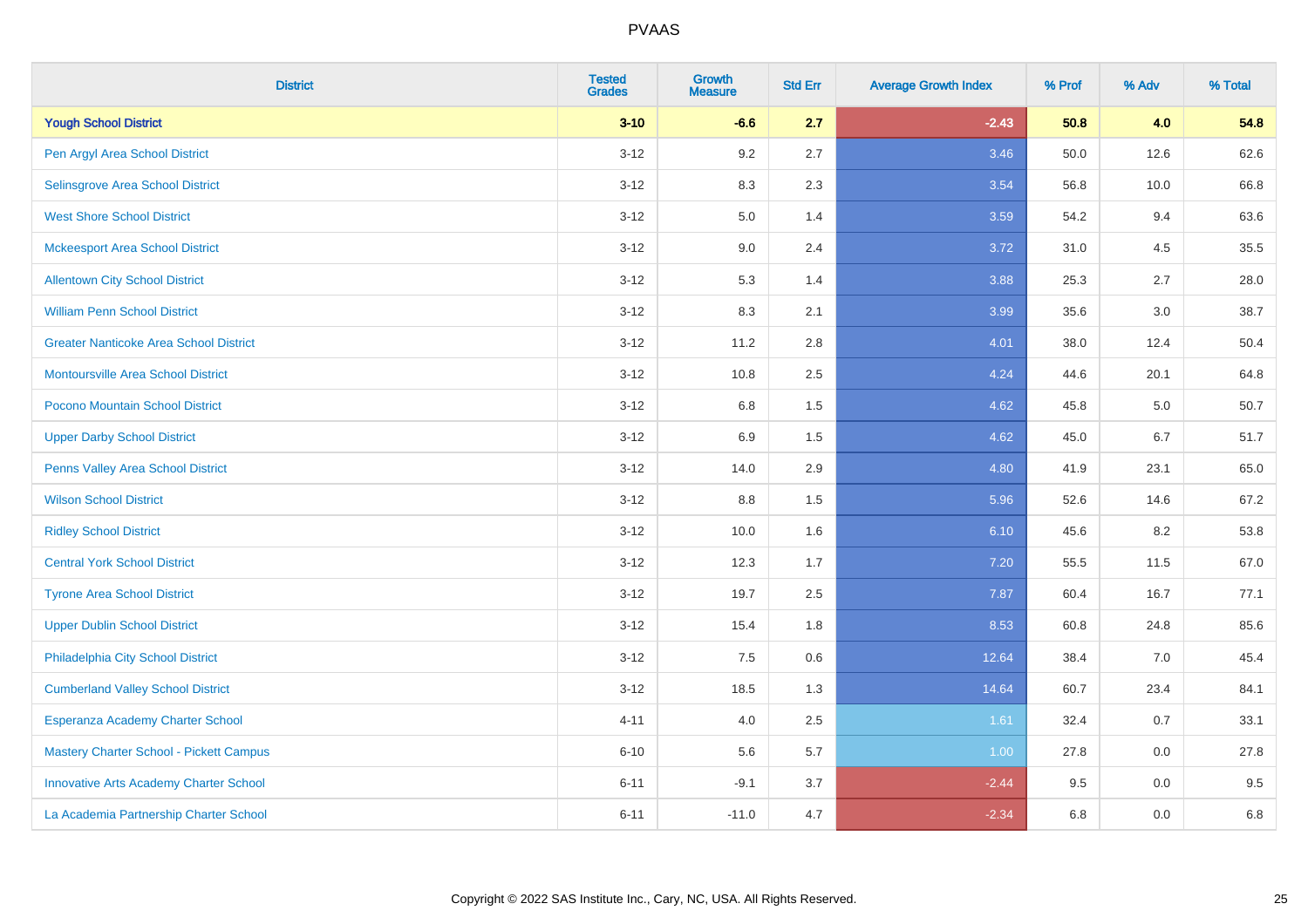| <b>District</b>                                                       | <b>Tested</b><br><b>Grades</b> | <b>Growth</b><br><b>Measure</b> | <b>Std Err</b> | <b>Average Growth Index</b> | % Prof | % Adv | % Total |
|-----------------------------------------------------------------------|--------------------------------|---------------------------------|----------------|-----------------------------|--------|-------|---------|
| <b>Yough School District</b>                                          | $3 - 10$                       | $-6.6$                          | 2.7            | $-2.43$                     | 50.8   | 4.0   | 54.8    |
| Perseus House Charter School Of Excellence                            | $6 - 11$                       | $-5.2$                          | 3.0            | $-1.72$                     | 16.5   | 0.0   | 16.5    |
| Urban Pathways 6-12 Charter School                                    | $6 - 11$                       | 4.8                             | 6.4            | 0.75                        | 28.6   | 0.0   | 28.6    |
| Center For Student Learning Charter School At Pennsbury               | $6 - 12$                       | $-2.9$                          | 6.1            | $-0.47$                     | 42.9   | 0.0   | 42.9    |
| Dr Robert Ketterer Charter School Inc                                 | $6 - 12$                       | 10.1                            | 5.0            | 2.04                        | 14.9   | 0.4   | 15.3    |
| 21st Century Cyber Charter School                                     | $6 - 12$                       | 5.7                             | 2.3            | 2.50                        | 56.7   | 8.3   | 65.0    |
| Mastery Charter School - Gratz Campus                                 | $7 - 10$                       | $-23.9$                         | 4.5            | $-5.29$                     | 2.9    | 0.0   | 2.9     |
| Mastery Charter School - Shoemaker Campus                             | $7 - 10$                       | 4.1                             | 3.0            | 1.34                        | 20.9   | 3.3   | 24.2    |
| <b>Achievement House Charter School</b>                               | $7 - 11$                       | $-0.7$                          | 4.0            | $-0.17$                     | 32.5   | 2.6   | 35.1    |
| <b>Mastery Charter High School-Lenfest Campus</b>                     | $7 - 11$                       | 2.5                             | 5.7            | 0.43                        | 40.0   | 0.0   | 40.0    |
| <b>Lincoln Park Performing Arts Charter School</b>                    | $7 - 11$                       | 3.6                             | 2.5            | 1.42                        | 59.6   | 14.7  | 74.3    |
| The New Academy Charter School                                        | $8 - 11$                       | $-10.4$                         | 5.2            | $-2.00$                     | 0.0    | 0.0   | 0.0     |
| <b>West Side CTC</b>                                                  | $9 - 10$                       | $-37.4$                         | 4.3            | $-8.64$                     | 8.8    | 0.0   | 8.8     |
| <b>Bucks County Technical High School</b>                             | $9 - 10$                       | $-12.0$                         | 2.5            | $-4.84$                     | 35.9   | 3.2   | 39.2    |
| <b>Columbia-Montour AVTS</b>                                          | $9 - 10$                       | $-12.5$                         | 3.0            | $-4.16$                     | 22.3   | 0.6   | 22.9    |
| Preparatory Charter School Of Mathematics, Science, Tech, And Careers | $9 - 10$                       | $-4.0$                          | 2.5            | $-1.59$                     | 15.0   | 0.0   | 15.0    |
| <b>Westinghouse Arts Academy Charter School</b>                       | $9 - 10$                       | $-0.7$                          | 3.6            | $-0.19$                     | 59.2   | 8.4   | 67.6    |
| <b>KIPP Dubois Charter School</b>                                     | $9 - 10$                       | 4.7                             | 3.3            | 1.40                        | 31.0   | 1.4   | 32.4    |
| Lehigh Valley Charter High School For The Arts                        | $9 - 10$                       | 7.3                             | 2.6            | 2.82                        | 62.3   | 18.2  | 80.5    |
| <b>Dauphin County Technical School</b>                                | $9 - 11$                       | $-45.5$                         | 2.6            | $-17.72$                    | 14.4   | 2.5   | 16.9    |
| Jefferson County-Dubois AVTS                                          | $9 - 11$                       | $-16.2$                         | 3.9            | $-4.16$                     | 23.0   | 0.0   | 23.0    |
| <b>Universal Audenried Charter School</b>                             | $9 - 11$                       | $-5.8$                          | 2.4            | $-2.40$                     | 14.6   | 0.0   | 14.6    |
| <b>Carbon Career &amp; Technical Institute</b>                        | $9 - 11$                       | $-5.7$                          | 3.6            | $-1.59$                     | 34.5   | 1.2   | 35.7    |